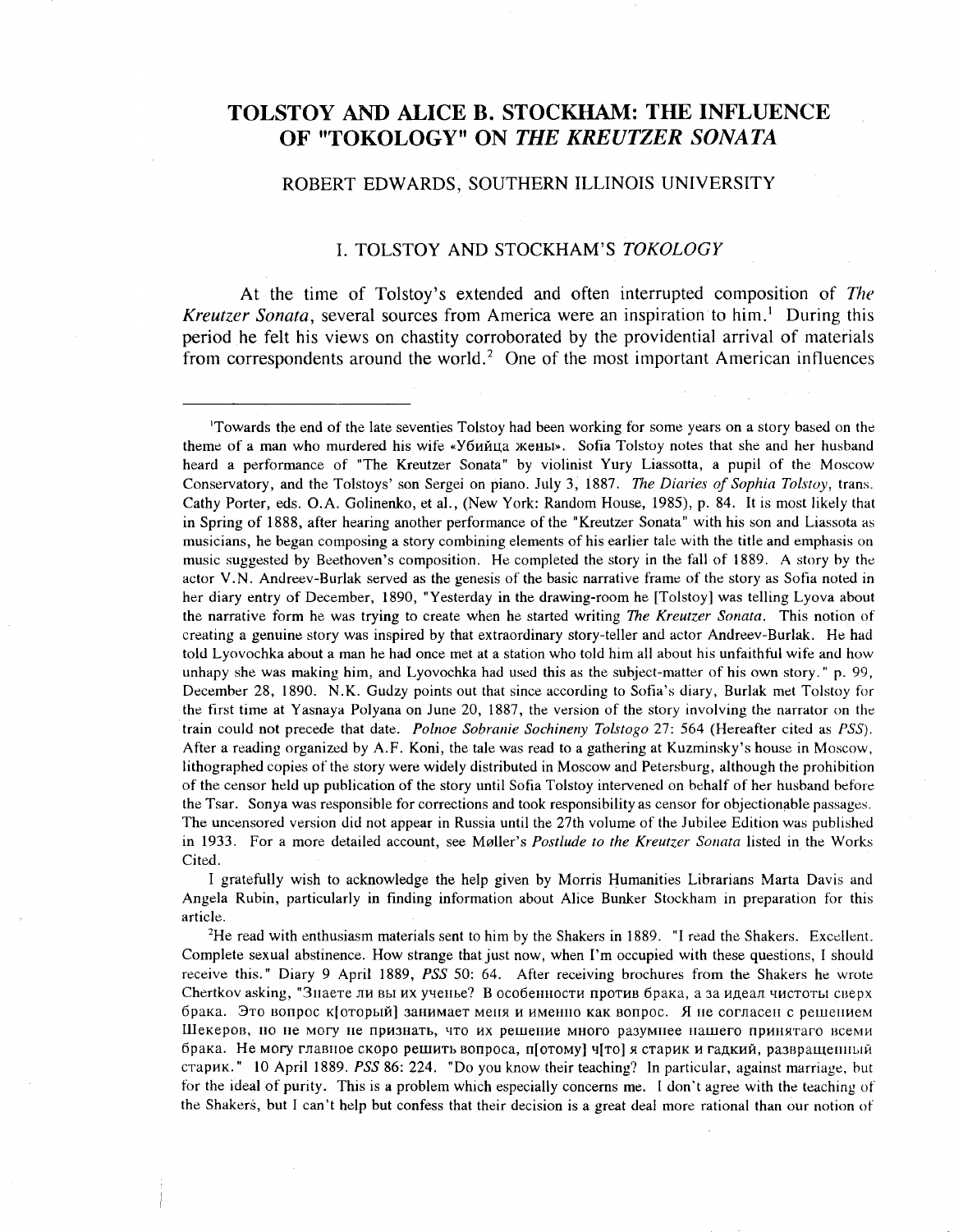was a book received in late 1888 from Alice Bunker Stockham, M.D. (1833-1912)<sup>3</sup> a general practitioner, who resided in Evanston, Illinois. This book, Tokology: *A Book for Every* Woman*<sup>4</sup> ,* ostensibly sent to one of his daughters, was a great source of inspiration to Tolstoy. He immediately perceived in her work an affinity with related movements that were gaining momentum, particularly in America at the turn of the century: temperance, anti-prostitution campaigns, the advocacy of hygiene (which at the turn of the century included a wide variety of health concerns such as birth control, sex education, municipal sanitation, inoculation, etc.), and more spiritualized, less carnal relations in marriage as a means of alleviating the plight of many women who suffered as a result of excessive childbearing. $5$ 

As is well known, at this time Tolstoy was preaching total abstinence even in marriage. Yet he was simultaneously engaged in one of the most painful periods of his interminable and unsuccessful battle to subdue carnal love in his relation with his wife, Sofia Andreevna.<sup>6</sup> He expressed his approbation of Stockham's views to Vladimir Chertkov, especially pleased, that for a change, a medical doctor, asserting her claims on the foundations of science (and Tolstoy's disdain for science and medicine is well-

3The *Tokology* was translated into several languages including Russian; Finnish, German, and French. Alice Bunker Stockham was born in Cardington, Ohio, November 1833, and educated at Olivet College. She married Dr. G.H. Stockham in 1856 and was a schoolteacher briefly. She graduated from Eclectic Medical College in Cincinnati, practiced in La Fayette, Indiana, and Chicago. She had two children: Cora and William H. She established and was president of the Alice B. Stockham Publishing Company to puhlish her own works and other "advanced books." Besides the books already listed she wrote *Lovers' World: A Wheel of Life, A Visit to a Gnani, Boy Lover, True Manhood,* and *Parenthood.* She is said to have heen instrumental in introducing "sloyd" (a Swedish form of wood-working) into Chicago public schools. Stockham is also listed as an "active worker for social purity, woman suffrage and social reform." She merited mention in Felton & Fowler's flippant *Fafnous Arnericans You Never Knew Existed* for having" sung the praises of 'Karezza', a peculiarly motionless, nonorgasmic brand of lovemaking." In 1900 she founded a school of philosophy at Williams Bay, Wisconsin, and later lived at Alhambra, California. She died in 1912. This brief biography was compiled from several sources: *Who's Who in Afnerica: Biographical DictionalY ofLiving Melland Women ofthe United States* 1899-1900, ed. John W. Leonard, (Chicago: A.N. Marquis & Co., 1900); *Woman's Who Who of America: 1914-1915*, ed. John William Leonard, N.Y. rpt. (Detroit: Gale Research Co., 1976); *Felton and Fowler's Fafnous Afnericans You Never Knew Existed,* eds. Bruce Felton and Mark Fowler, (New York, Stein and Day, 1979), pp. 268-269; *A Dictionary oj'Afnericall Authors,* ed., Oscar Fay Adams, 5th ed., (Boston, Houghton Mifflin, 1904), p. 566; *Ohio Authors llnd 771cir Books,* ed. William Coyle, (Cleveland, Oh.: The World Publishing Co., 1962).

4(Chicago: Sanitary Publishing Co., 1887).

<sup>5</sup>For a more detailed account, see the article by William Nickell in this issue of *Tolstoy Studies Journal*. <sup>6</sup>Debunking critics who claimed that Tolstoy wrote an anti-sex story because of "sour grapes", Aylmer Maude said that, "... the year before his death, when he was eighty-one and very ill, that he was able to tell me that he was no longer troubled by physical desire. When he wrote *The Kreutzer Sonata* the grapes were still very tempting to him and remained so for many years." The Kreutzer Sonata, The Devil, and Other *Tales,* rev. ed., (London: Oxford University Press, 1940, from the "Introduction", xviii).

marriage for everybody. The main reason I can't solve this problem is because I am an old man, a vile, debauched old man. "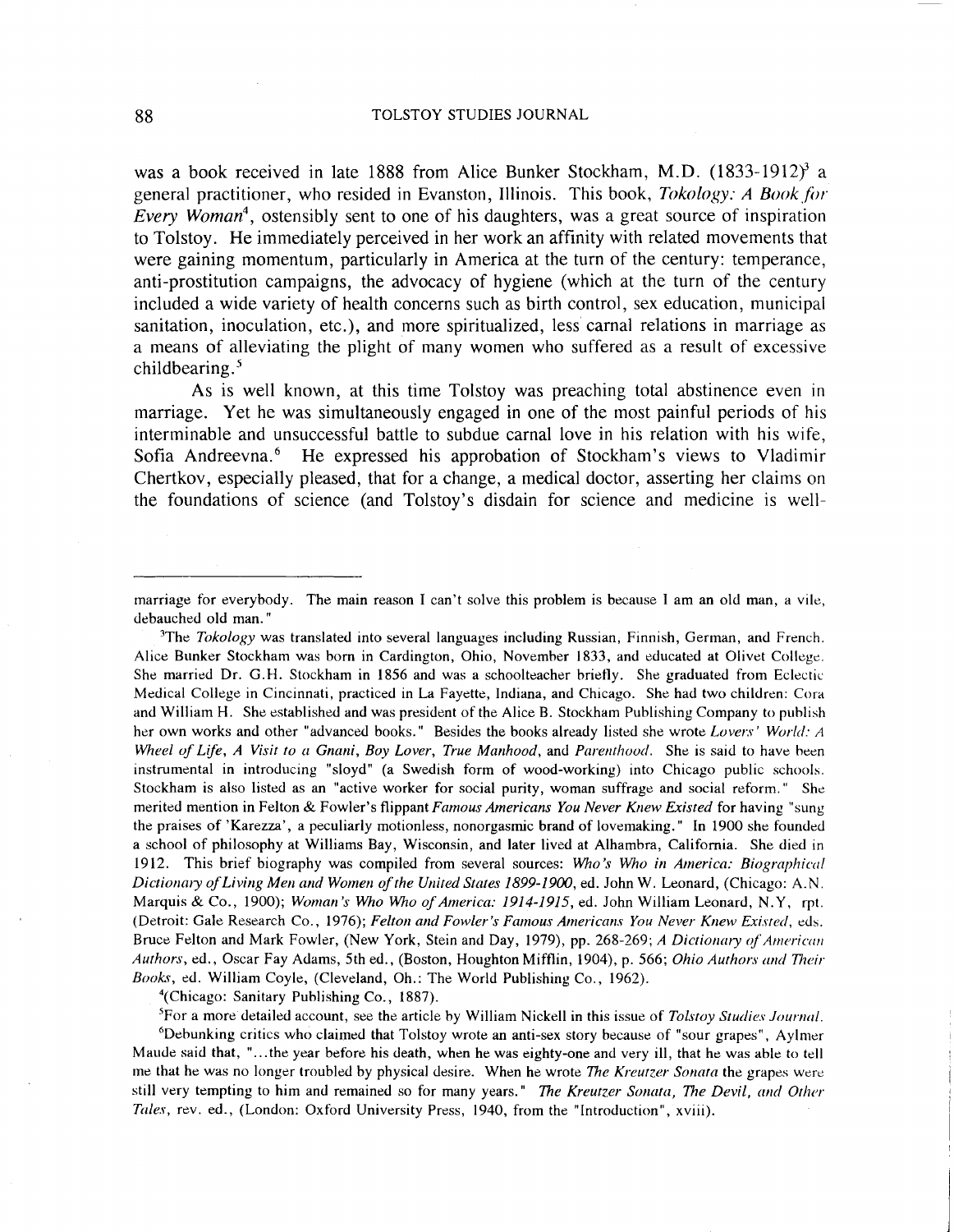documented both in his fiction and polemical works) supported continence not only outside of, but within marriage. <sup>7</sup>

So great was Tolstoy's enthusiasm for the Tokology*8,* that he immediately wrote the author and requested permission to have the book translated into Russian. Stockham assented and the work was commissioned to Sergei Dolgov. Dolgov asked Tolstoy to provide a preface.<sup>9</sup> Curiously, in the several later editions of the Tokology appearing before Stockham's death, no use of Tolstoy's preface was made for a testimonial, although at this time Tolstoy's name commanded great authority among the various American circles of enlightened thought concerning the various progressive movements which advocated non-resistance, pacifism, temperance, celibacy, hygiene, and so forth.<sup>10</sup> He wrote to Stockham to express thanks for sending the book and indicated that he was especially struck by chapter eleven (entitled "Chastity in the Marriage Relation").

Without labour in this direction mankind cannot go forward... Sexual relation without the wish and possibility of having children is worse than prostitution and onanism, and in fact is both. I say it is worse, because a person who commits these crimes, not being married, is always conscious of doing wrong, but a husband and wife, which commit the same sin, think that they are quite righteous. II

Inspired by Tolstoy's enthusiastic response to her work, Alice Stockham traveled to Russia in September 1889, writing to him from Moscow that she would like to see him.<sup>12</sup> Tolstoy was no doubt flattered that Stockham had gone to such lengths to see him, and was genuinely interested in meeting her to exchange views. Thus, after politely

<sup>10</sup>Professor I.I. Yanzhul, a follower of Tolstoy found that when he visited America, "... he found that letters from Tolstoy and even the mere fact that he was personally acquainted with the great man, opened any door for him." Ernest Simmons, *Leo Tolstoy,* (Boston: Little Brown, & Co., 1946), p. 436. For a fascinating account of Tolstoy's impact in American intellectual life near the end of the nineteeth and the beginning of the twentieth century see Harry Walsh's "The Tolstoyan Episode in American Social Thought," *Atnerican Stu{lies,* 17(Spring 1976) 1: 49-69. Walsh shows how figures as varied as Theodore Roosevelt, Clarence Darrow, and William Jennings Bryan invoked Tolstoy's name in their political and ideological

disputes. See also Nickell's article in this issue of *Tolstoy Studies Journal.*

liTo A. Stockham. 30 November 1888. Original in English. *PSS* 64: 202.

 $12N$ .N. Gusev and V.D. Pestsova state that according to Dolgov's preface to the Russian translation of the *Tokology,* Stockham spent several weeks in Moscow "... trying to acquaint herself with the conditions of Russian life with the aim of adapting the Russian edition of her book to the circumstances of Russian existence." *PSS* 27: 692.

 $7"$ Радостно видеть, что вопрос давно поднят, и научные авторитететы решают его в том же cMblcne." "It's heartening to see that, with this problem raised so long ago, even scientific authorities are resolving it in the same sense [that we are]." 17 November 1888. *PSS* 86: 188.

<sup>8</sup>The term according to Stockham's definition means the science of midwifery from *tokos-* child in Greek.

<sup>&</sup>lt;sup>9</sup> Токология или наука о рождении детей. М. 1892. According to the Khronologicheskaiia kanva for 1890, Tolstoy's foreword was written on 2 February 1890, but due to obstacles from the censor, which S.M. Dolgov refers to in a letter dated 28 July 1890, the publication of the book was slowed down. *PSS* 51: 164, 178, 248. However, N.K. Gudzy places the date of the appearance of Dolgov's translation as 1891, *PSS* 27: 573-74. K.S. Shokhor and N.S. Rodionov state that Tolstoy's preface did not appear until 1892. *PSS* 51: 248.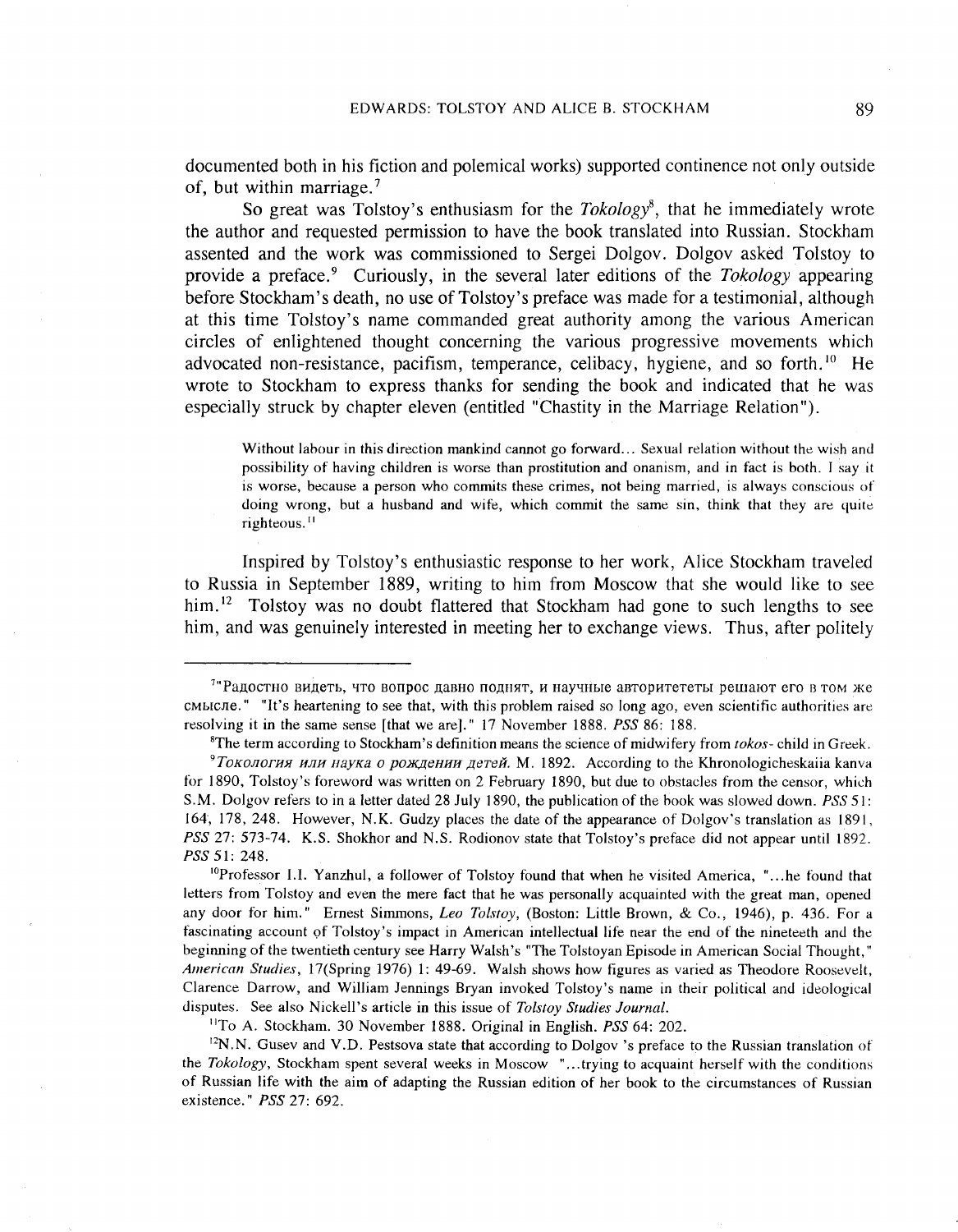claiming to be too occupied to come to Moscow, he invited her to Yasnaya Polyana if she could make the trip to Tula. She came to see Tolstoy at Yasnaya Polyana on October 2, 1889.

Tolstoy wrote in his diary, on first meeting Dr. Stockham, that he perceived in, her person that same spirit he felt permeated the rationalistic and humanistic enterprises underlying the various branches and movements of American progressive religious thought in the latter half of the nineteenth century. He found these views exemplified in American publications he regularly subscribed to such as *New Christianity,* a Swedenborgian organ, and the *World's Advance Thought.* He used Stockham's visit as an opportunity to question her about the rich profusion of enlightened and progressive sects and social movements then burgeoning in America. Apparently agitated by conversation with his visitor he spent a sleepless night and rose early the next day, noting a list of these groups in his diary: Universalists, Unitarians, Quakers, spiritualists, Swedenborgians, Shakers, and so on: "All this is moving towards practical Christianity, towards a universal brotherhood and the sign of this is non-resistance."<sup>13</sup> That day he asked her "to help him collect information about different religions in America." Dr. Stockham, it seems, was well-qualified to comment on such groups since she was of Quaker background and involved in various manifestations of the progressive movements, particularly temperance and hygiene, at the turn of the century. She mentions in the book inspired by her meeting, *Tolstoi: Man of Peace,* Tolstoy's interest in these groups, and his praise for the Universalist pastor Adin Ballou,<sup>14</sup> the American advocate of non-resistance whose works Tolstoy was reading at this time.

Tolstoy further noted in his diary that in his guest's presence he gave a talk at the local Justice Hall to an assembly of peasants about abstention from tobacco and alcohol and received a rebuff. "The people are terribly depraved," he noted bitterly.<sup>15</sup> Stockham mentions this same scene in her account of the visit with Tolstoy, placing it in a wider context. Tolstoy was trying to adjudicate repayment of a loan which he had presided over for the good of the community. The peasants were unable to repay the loan, and this is why he had occasion to give them a lecture on temperance since, as Stockham relates it, the judge ruled that Tolstoy should devote what money was still left in his hands" ...to the public use in some way. That lent out to the peasants was to be kept by them."<sup>16</sup> It is amusing that Stockham's version casts a somewhat different light on this scene: "The Count took this occasion to follow with a temperance lecture, telling them if they did not spend their money for vodka, they would have plenty to be comfortable and pay their

<sup>13&</sup>quot; Bce это идет к practical Christianity, к всемирному братству и признак этого non-resistance." Diary, 3 October 1889. *PSS* 50: 153.

<sup>&#</sup>x27;4His *Christian Non-Resistance* was a great inspiration for Tolstoy. (London: Charles Gilpin, 1848); De Capo Press, New York, 1970, published a reprint of the unabridged second edition which was printed in Philadelphia in 1910. His *Autobiography* is also of interest. (Lowell, Mass.: Vox Populi Press, 1896).

<sup>&</sup>lt;sup>15</sup>PSS 50:153-54. "Страшно развращен народ."

<sup>&</sup>lt;sup>16</sup>Alice Bunker Stockham, *Tolstoi: Man of Peace*, (Chicago, Stockham Publishing Co., 1900), p. 51. The hook is mostly concerned with Stockham's visit to Yasnaya Polyana and Tolstoy's teachings about nonresistance.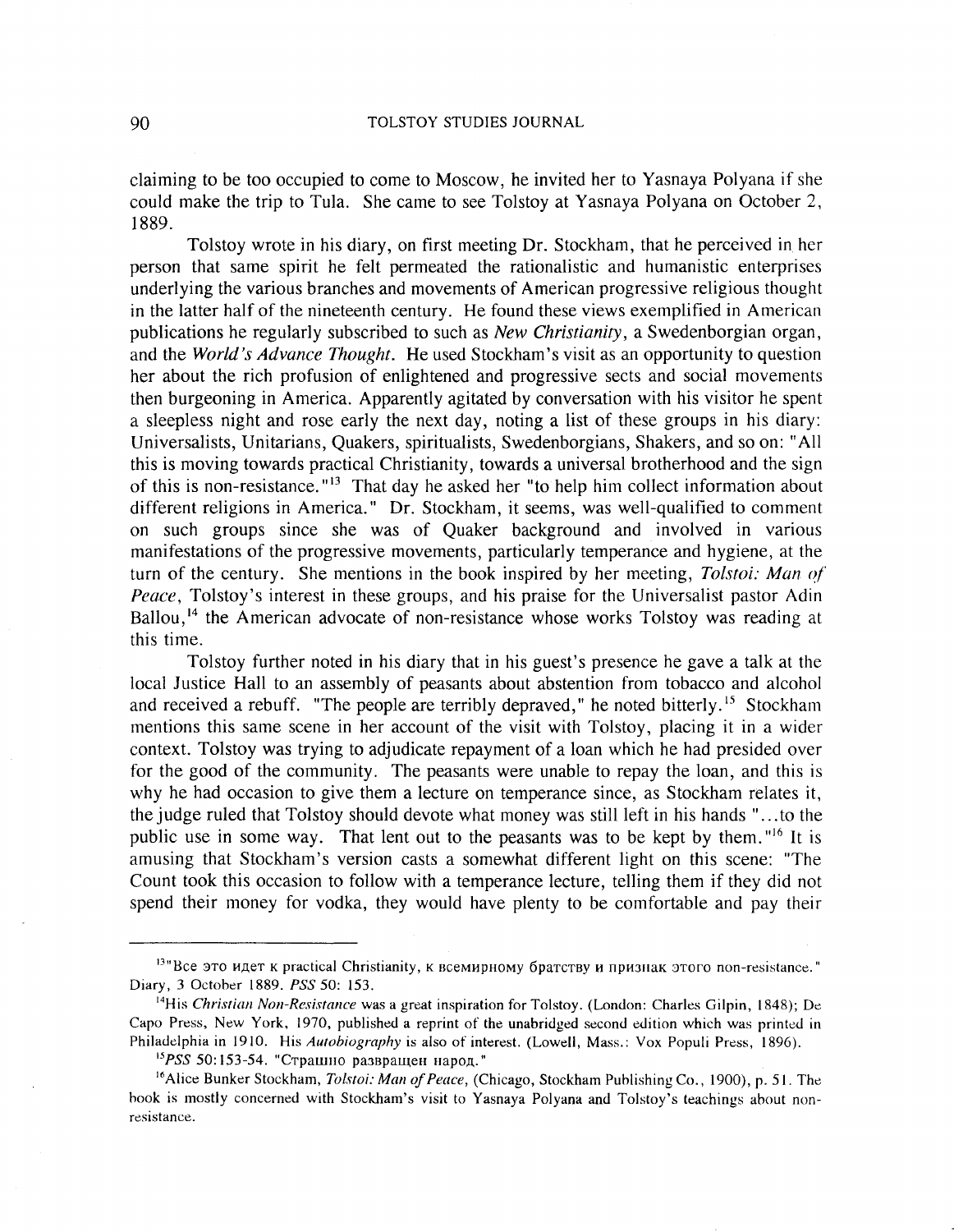taxes; that life was of too much account to dull the sensibilities in the use of liquor and tobacco. They took this lecture kindly and looked as if a new resolve had entered their souls. "<sup>17</sup> Probably, Masha Tolstoy, who was serving as Stockham's interpreter, was content to allow the visitor to perceive that her father's speech had a telling effect upon the peasants.

It seems likely that Dr. Stockham left fairly soon afterwards since Tolstoy's diary entries during this period make no further mention of her, and her own account of her visit ends with the anecdote about the dispute with the peasants. Nevertheless, Stockham's visit freshened Tolstoy's interest in her book and views at a time when he had temporarily laid aside his composition of *The Kreutzer Sonata*. After her visit he set to work on the story with renewed vigor, and perhaps under the influence of his conversations with her and by renewed association with the eleventh chapter of her book which promotes chaste relations during marriage, Tolstoy was inspired to recompose *The Kreutzer Sonata.* Four days after Dr. Stockham's arrival he entered in his diary for 6 October 1889, "I wrote a new version of the *Kreutzer Sonata. "18*

Stockham and Tolstoy shared similar views on sexual relations within marriage.<sup>19</sup> In Chapter 9 of Stockham's *Tolstoi: Man qf Peace,* she discusses *The Kreutzer Sonata* in an obvious attempt to enlist the name of the famous author in their mutual campaign to alter commonly held views of sexuality and to aid Tolstoy in the dissemination of the message behind his tale for English-speaking audience. She writes, "Naturally accepting Jesus as his teacher, Tolstoi's prophetic vision discloses a life of the spirit, admitting no marriage, a life free from any desire of marriage or offspring."<sup>20</sup> She quotes or

17Ibid.

19However, see below and Nickell's article in this issue of *Tolstoy Studies Journal* for a detailed analysis of where their views diverged.

*2OTolstoi: Mall of Peace,* p. 65.

*<sup>18</sup>pSS* 50: 154. In all, there were nine versions of *The Kreutzer Sonata.* It should be noted that the Shakers occupied and intluenced Tolstoy's thought at this time as much as the *Tokology.* This is shown in Tolstoy's correspondence with A.G. Hollister, an American Shaker who sent him tracts, hooks and pamphlets about the movement. Incidentally, the Shaker allusion also arises at the end of chapter 11 in *The Kreutzer Sonata* where the listener observes that the speaker seems to be advocating, in his repudiation of sex in marriage, something along the lines of the Shakers, and he agrees, "'Yes, and they are right, ' he said. The sex instinct, no matter how it's dressed up, is an evil, a horrible evil that must be fought, not encouraged as it is among us. The words of the New Testament, that whosoever looks on a woman to lust after her has already committed adultery with her in his heart, don't just apply to the wives of other men, but expressly and above all to our own. '" The Maude translation leaves out this reference. Recently two translations by British scholars have recently appeared: David McDuffs version appeared in his *The Kreutzer Sonata and Other Stories,* (Harmondsworth, England: Penguin, 1985). Robert Chandler also translated"An Afterword to *The Kreutzer Sonata"* for A.N. Wilson's collection of Tolstoy's religious writings in *771e LiO/l and 771e HOlleycofnb,* (London: Collins, 1987). Both scholars, unlike Maude, had the advantage of using the authoritative ninth redaction which appeared only in the 1933 Jubilee edition. The well-known Maude translation, which first appeared in 1925, was based on Volume 13 of the *Collected Works* which Sofia Andreevna edited, with special permission from the Tsar. .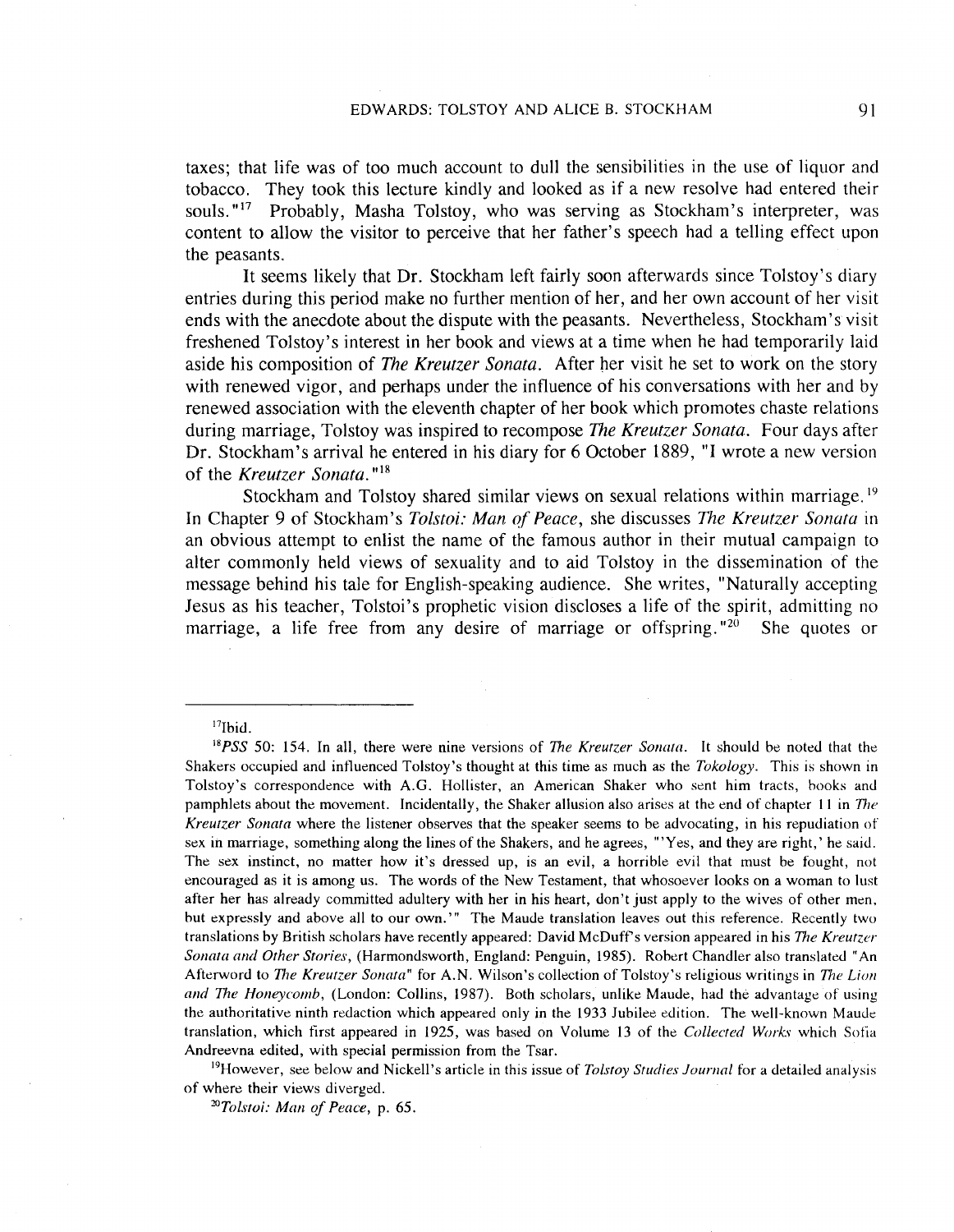paraphrases extensively from the published version of the afterward to *The Kreutzer Sonata* with apparent approval.

Nonetheless, Stockham's views on sex within marriage do not completely coincide with Tolstoy's as is evident in her extensive discussion of sexual matters in her book *Karezza: Ethics of Marriage.*<sup>21</sup> Here Stockham asserts that under certain conditions sex is permissible and even desirable in marriage. The bearing of children is seen by her as the summit of life. For this very reason, profligate relations *within* marriage are to be avoided. Stockham proposes a spiritualized relationship between woman and man in marriage wherein sexual relations are not prohibited but must take place under strictly regulated conditions.

For married couples wishing to follow the principle of *Karezza,* according to Stockham, "There should be a course of training to exalt the spiritual and subordinate the physical." As part of this instruction Stockham advocates the reading of such authors as Emerson and Browning. She lists another group of authors who "have revealed the law of spirit and given practical helps in life's adjustment."<sup>22</sup> Furthermore, the practice of *Karezza* is achieved through meditation which consists in "an act of giving up of one's will, one's intellectual concepts, to allow free usurpation of kosmic intelligence. In obedience to law, common or finite consciousness listens to kosmic consciousness. Daily, hourly, the listening soul awakens to new ideals." Stockham's depiction of actual physical relations between a couple when they have submitted themselves to "the kosmic intelligence" shows what she envisions as a remarkable transformation of the sexual act in both the spiritual and physical dimension:

At the appointed time, without fatigue of body or unrest of mind, accompany general bodily contact with expressions of endearment and affection, followed by complete but quiet union of the sexual organs. During a lengthy period of perfect control, the whole being of each is merged into the other, and an exquisite exaltation experienced. This may be accompanied by a quiet motion, entirely under subordination of the will, so that the thrill of passion for either may not go beyond a pleasurable exchange. Unless procreation is desired, let the final propagative orgasm be entirely avoided.

With abundant time and mutual reciprocity the interchange becomes satisfactory and complete without emission or crisis. In the course of an hour the physical tension subsides, the spiritual exaltation increases, and not uncommonly visions of a transcendent life are seen and consciousness of new powers experienced. <sup>23</sup>

*<sup>&#</sup>x27;2IKarezza: Ethics ofMarriage,* new and revised edition, (Chicago: Stockham Publishing Co., 1896), rpt. 1903, as an edition in the series Sex, Marriage, and Society, ed. Charles Rosenberg, Carroll Smith-Rosenberg, (New York: Arno Press, 1974).

 $22$ Stockham mentions, for example, W. F. Evans, and R.W. Trine. Warren Felt Evans (1817-1899) wrote hooks illustrating the power of suggestion for curing physical and psychological diseases such as The *MenIal* Cure: Illustrating the Influence of the Mind on the Body, both in Health and Disease, and the Psychological *Method of Treatment*, 1869. A Swedenborgian, he later opened a sanatorium in Salisbury, Massachusetts. Ralph Waldo Trine (1866-1958) was an American writer of a series known as "The Life Books." He wrote *In Tune with the Infinite,* and *In the Hollow of His Hand,* and *What All the World's A-Seeking.*

<sup>23</sup>Ibid., p. 25-26.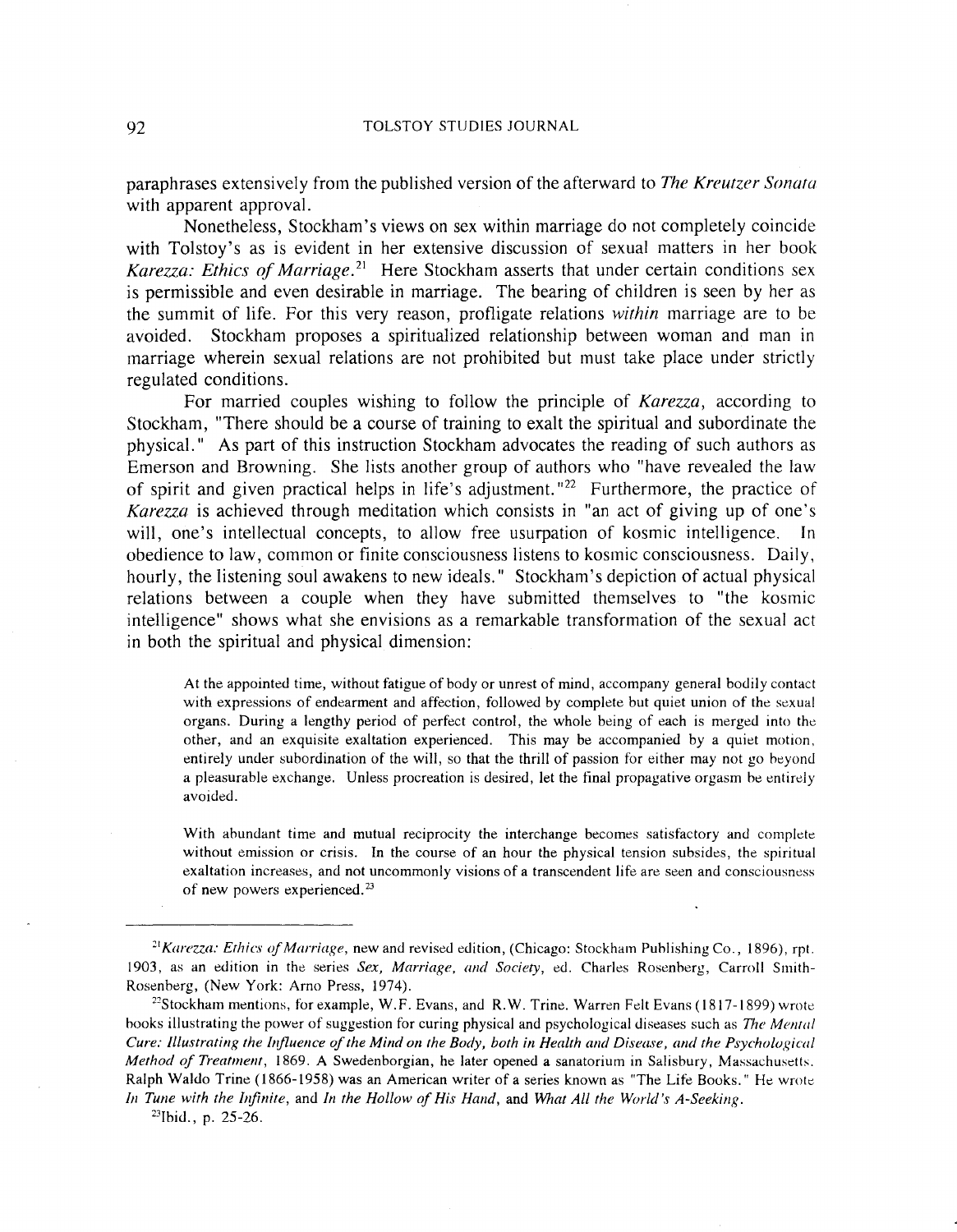Here, Stockham describes the physical manifestation of what she calls *Karezza:* "... a symbol of the perfect union of two souls in marriage, it is the highest expression of mutual affection, and gives to those practicing it revelations of strength and power. It must be experienced upon a higher plane than the merely physical, and may always be made a means of spiritual unfoldment.  $"^{24}$ 

There is no record of Tolstoy having read *Karezza,* but it seems plain that he would have had difficulty in accepting Dr. Stockham's prescription. It is hard to believe that he would have been able to perceive the act of sex in the passive, benign, or spiritualistic light that she does. *Karezza,* however, was the book length amplification of her views on the chaste marriage relationship that so impressed Tolstoy as prescribed in Chapter 11 of the *Tokology.* From Tolstoy's point of view, *Karezza* would have seemed a peculiarly unsatisfactory solution to the problem of sex in marriage: a pseudo-spiritualized sexual intercourse, yet just as much intercourse, even without orgasm, with willful disregard that Tolstoy considered to be one of Christ's most urgent injunctions: "Lead us not into temptation." *Karezza*, however ethereal it might render the sex act, would constantly present those who practiced it with "an occasion to stumble", i.e., to experience physical pleasure, and to gratify their own person (and this seems to be at the heart of what so vehemently troubled Tolstoy about sex) through the selfish use of another person. Nevertheless, if this was what lay behind Dr. Stockham's prescription for chaste relations in marriage, Tolstoy was still able to able to discern much good in the eleventh chapter of *The Tokology,* "Chastity in the Marriage Relation".

### II. THE COMPOSITION OF *THE KREU1ZER SONATA*

Setting aside Dorothy Green's rather puzzling statement about *The Kreutzer Sonata,* that" ...it is not at all certain that the intention of the story is to persuade one to follow a doctrine,  $n^{25}$  it seems to me incontestable that here is a work where didactic message and artistic form are intrinsically and perfectly meshed. Green's article correctly emphasizes the relation between Beethoven's Sonata and the struggle for mastery between Pozdnyshev's spirit and flesh. Using *The Kreutzer Sonata* as a cautionary tale to illustrate the dangers of following the desires of the flesh even within the bonds of matrimony, the story is entertaining as art, but is ultimately a forthright summons to celibacy. The story succeeds as a work of art, but it is art with a message. Art for pleasure, like the seductive music of the sonata, is analogous to sex for pleasure. For Tolstoy, art without a message is like sex without the goal of procreation. His tale serves as a counterbalance to the music of the sonata itself, which is an invitation to carnality. Art without message is equivalent in Tolstoy's to sex without reproduction a mutual act of onanism for the pleasure of the artist and the audience, pleasure that has no goal but individual satisfaction. Tolstoy sees

<sup>24</sup>Ibid., p. 27.

<sup>25</sup>Dorothy Green, *"The Kreutzer Sonata:* Tolstoy and Beethoven," *Melbourne Slavic Studies* I (1967), quoted from Katz, p. 437.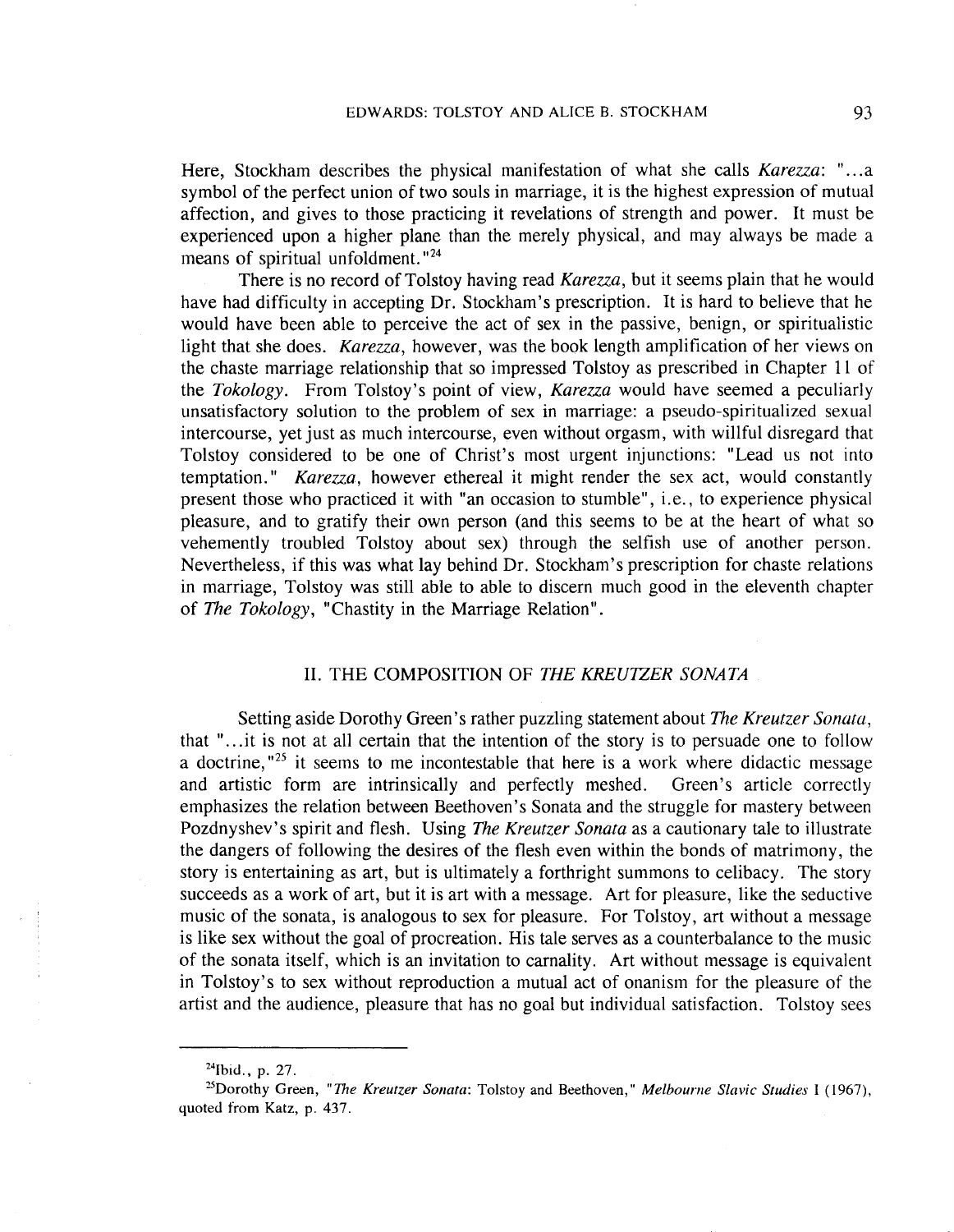Pozdnyshev's character as virtually driven mad by the inevitability of the man's enslavement to carnal desires, woman's enslavement as an object of pleasure for man, and the concomitant abasement of self for both.

The aspiration toward chaste relations between the sexes, for Tolstoy, at least inasmuch as he sees the ethical and aesthetic messages of the tale as integrated, is a way of stopping the seductive power of sex/music which falsely leads people to believe that they can abandon themselves by satisfying themselves, that they can shed their identities and share states of ecstasy with others when actually they are merely pursuing selfgratification. Saying no to sexual relations would have been a way of stopping the story, interrupting the sequence of the inevitable fast, slow, fast rhythm of the sonata,  $26$  of preventing the inevitable interplay and consequence of function of the physiological relations between male and female body parts when they are joined. The whole "inevitable" tale of Pozdnyshev's obsession and eventual murder of his wife is ineluctable. The train itself, on which the story is told, a vehicle moving between two fixed points on a prescribed schedule, serves as an emblem of this inevitability. The murder of his wife is an act he had countless times before practiced in the dehumanizing act of sex. Likewise, this mirrors the many hours of practice the musician must undertake in order to be able to weave a web of enchantment/delusion for the audience. The true audience is one which has likewise spent many hours attuning itself to appreciate the artist's work. Had Pozdnyshev heeded the promptings of his innocent heart when his friends first took him to a prostitute, he would have avoided the first step that permitted him to view women, and later his own wife, as objects for his pleasure.

Within months of completing *The Kreutzer Sonata,* Tolstoy began *Resurrection,* a novel whose plot is concerned with redressing the effect of yielding to the flesh. It further interrogates "common" wisdom concerning sexuality. The phrase "Vsegda tak, vse tak" (roughly: "This is how it always is, every one does it like this")<sup>27</sup> seems to hum incessantly in Nekhliudov's ears as he seduces Katyusha Maslova. He yields to temptation, Katyusha succumbs to his advances, and years later, when confronted with the responsibility for Maslova's life as a prostitute and the death of their child, he attempts step by step to redeem her and himself. With the earlier story, *The Kreutzer Sonata*, Pozdnyshev has been subjected to and yielded to the same social education as Nekhliudov concerning women and sex. Unlike Nekhliudov, Pozdnyshev realizes, too late, *(slishkom*  $pozdno$ ) the error of such thinking,<sup>28</sup> and can only relate to a horrified, yet hypnotized listener, how step by step he yielded to the inevitable process of murdering his wife by

<sup>&</sup>lt;sup>26</sup>Green notes, "The word 'sonata' in general refers to instrumental music arranged usually in three or four movements in different speeds: for instance, fast, slow, fast, sometimes with a brief, slow introduction." p.442.

<sup>&</sup>lt;sup>27</sup>Л.Н. Толстой, Собрание сочинений в двадцати томах. *Воскресение*. Москва, Художественная литература, 1964, стр. 74.

 $28$ Stephen Baehr has also pointed out, "As Pozdnyshev's name suggests, he becomes aware of this result [of the violence or deception that inevitably results from contracting a counterfeit marriage] too "late." *Clllladiau-Afnericllll Slavic Studies* 10 (Spring 1976) 1: 39-46. Cited on p. 450 of *Tolstoy's Short FictiON.* The article is reprinted there on pp. 448-456.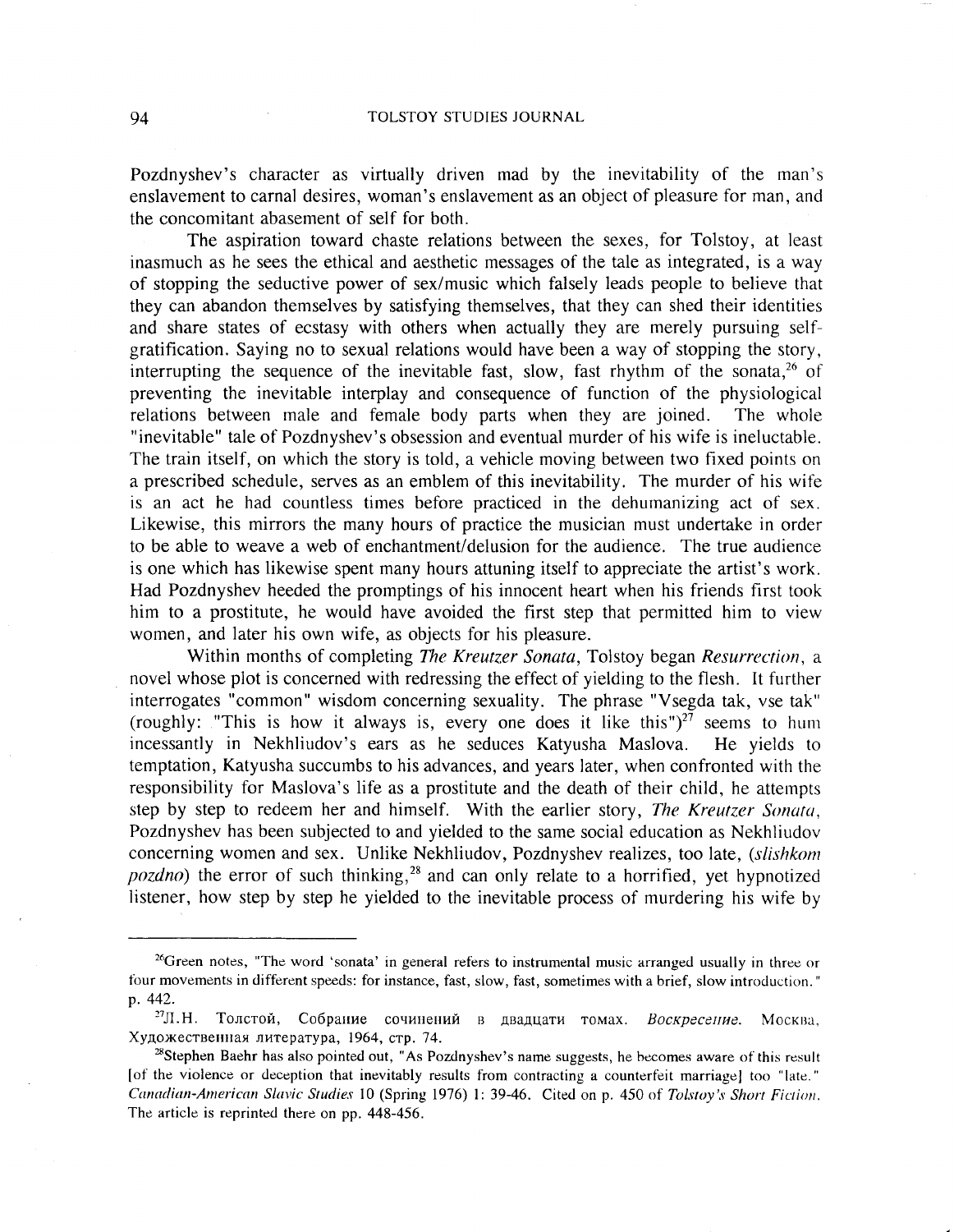accepting at face value what society had been telling him from boyhood about the necessity of sex and the desirability of romantic love. By assenting to the rationalization lurking behind the phrase "vsegda tak, vse tak", he abnegates the use of his individual conscience. Having dispensed with personal responsibility in his actions with women, and justifying those actions as being dictated by biological necessity, and accommodated by the necessary social institutions of marriage and prostitution, he does indeed think and act as everyone else does. He is profligate with prostitutes and women of easy virtue before marriage, and having found a pure young woman, uses her for his exclusive pleasure as he had done previously with other women. As Green justly remarks about *The Kreutzer Sonata*, "Behind the whole argument is the detestation of the idea that one human being should be used by another for his own purposes.  $129$  Tolstoy, in his capacity to argue a position to its extremes, proposed that sex has been used throughout all time for man's enjoyment. He could not see a compromise solution that would be less than immoral because, he felt, sex for the purpose of pleasure only, without the goal of procreation, even within marriage, reduced it simultaneously to prostitution and onanism. Indeed, the practice of sex by married couples was worse, since the legal status of their relation, conferred on them by society through religious rites that in fact ignored and obscured the true teaching of Christ (not to look with lust upon a woman-- *especially* one's wife), hid their sin from them.

Reviewing the eleventh chapter of the Tokology it is easy to see why Tolstoy saw Stockham's arguments to be supportive of his own views of chastity in marriage. Before laying out some of those views, a brief word about the book as a whole should be made. No matter how specious or quaint Stockham's views on sexual relations in marriage might seem, one has to see her work in the context of the time it was written, as a sensible and useful work, providing vital information on a topic that was virtually completely neglected in print. The fact that Stockham was unique in describing the process of reproduction in understandable language from the perspective of a physician who was a female and a mother, makes her work noteworthy. Because of her ethical sense of responsibility to disseminate this vital information, she founded a publishing house at her own expense to print and distribute the many editions of *The Tokology*.<sup>30</sup> She talks accurately and sensibly about how pregnancy occurs, its physiological aspects, what to expect during pregnancy, diseases of pregnancy, fetal development, "hygiene" in pregnancy (dress, bathing, and diet), labor and childbirth, post partum diseases, nursing and problems of breast feeding, infant care and diseases, diseases of women, and so forth. Everything is discussed in a clear and rational manner, and I cannot help but believe that her educative work in disseminating information about sex must have performed an inestimable service

 $29$ Green, p. 440.

<sup>30</sup>In an advertisement printed in the back of the 1892 edition of the *Tokology* quoted from *The Union Signal,* 19 February 1891, "The book is in its 160th thousand [copy], an average of 20,000 a year having been sold, which gives a good idea of how successful this 'women's' enterprise' has been. An agent having this book in her hands finds no 'dead' territory." unnumbered page (483). 1892 edition;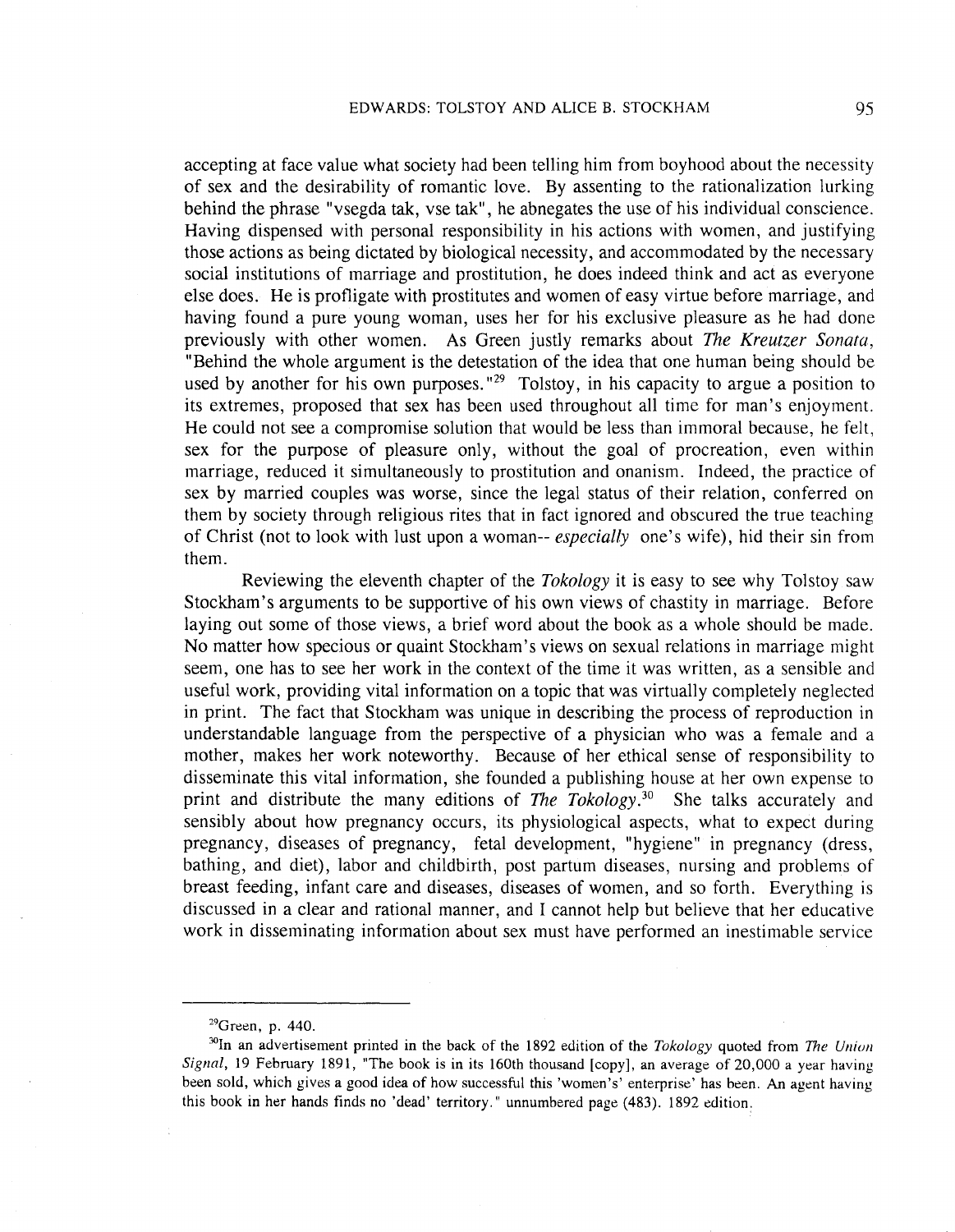#### 96 TOLSTOY STUDIES JOURNAL

in dispelling misinformation and ignorance about the basic processes of reproduction at the turn of the century.

In "Chastity in the Marriage Relations," Stockham makes recommendations about sex for married couples based upon her observations as a physician. Ernest Simmons was the first investigator to make the observation that *The Tokology* had an influence on the composition of *The Kreutzer Sonata:* <sup>31</sup>

In Chapter XI of this work on chastity in married life, Tolstoy was delighted to find his own views echoed. In fact, it would be more correct to say that he obtained ideas from the book, for not only his thought on the subject of chastity in married life in *The Kreutzer Sonata,* but even the very fornl of their expression suggest clearly the influence of *Tocology.* <sup>32</sup>

Dr. Stockham comes out squarely against sexual relations except for procreation. She feels impelled to speak out because "the agonizing cries of heart-broken, suffering women, the terrible death rate of little children [which] have proven that in the marriage relation there is such a perversion of nature, such grievous wrongs committed, that one needs a pen of fire to express the living, burning thoughts, and carry the conviction of truth into the very lives of men and women.  $133$ 

<sup>32</sup>Simmons, pp. 439-440. Indeed, it should be noted that Tolstoy's teaching about the celibate life has strong precedence in the teachings of the early Church fathers, both Greek and Latin, as A. N. Wilson points out in *Tolstoy,* p. 376. Tertullian, for example, in both Catholic and Montanist stages of thought maintains that it is better not to marry, if married, not to have sex, and if one's spouse dies, remarriage (as he claims while a Montanist) is tantamount to adultery. Adherents of Montanism, an ascetic movement of the second century started by Montanus of Phyrgia (fl. ca. 156), expected the imminent return of Christ. Montanism was condemned as a heresy by the Church, and Justinian I, the Byzantine emporer, ordered the sect's extininction in the sixth century. There are interesting parallels between Montanism's radical insistence on perfection, its lack of tolerance for institutions, and its expectation of an early *parousia* and Tolstoy's views on celibacy, anarchy, his brand of "parousia": i.e., the human race corning to an end through the perfect practice of chastity). According to the eminent patrologist Johannes Quasten, for example, using the work *De* exhortatione castitatis (An *Exhortation to Chastity*) which falls within Tertullian's works before he was classified a heretic, the three stages of chastity sound remarkably like Tolstoy's ideal of relations between the sexes: "The first degree is to live a life of virginity from the time of one's birth; the second, to live a life of virginity from the time of one's second birth, that is to say, one's baptism, whether by the mutual agreement of husband and wife to practice continence in marriage or by the determination of a widow or widower not to remarry; the third degree is that of monogamy, which is practiced when, after the dissolution of a first marriage, one renounces all use of sex from that time on." *Tertulliall: Treatises on Marriage and Renlarriage,* eds. Johannes Quasten and Joseph C. Plumpe, trans. William P. Le Saint (Westminster, MD: The Newman Press, 1951), p. 42.

*33Tokology: A Book for EvelY WOfnall,* p. 151.

<sup>&</sup>lt;sup>31</sup> According to Gudzy a note authored by "M" drew first drew the connection between Tokology and Tolstoy'S story in *Nedelia,* No.4, 1892, pp. 127-130. [Kommentarii k "Kreutserovoi sonate"]. Peter Ulf Møller identifies "M" as Mikhail Osipovich Menshikov (1859-1919) as Nedelia's "leading contributor" during the 1890s, and claims that he had a reputation of being "more Catholic than the Pope himself..., at any rate as regards his work as a propagandist for Tolstoj's ideas on sexual morality in the 1890s." (Leiden: E.J. Brill, 1988), p. 205. Meller also provides an extensive bibliography of the discussion of The *Kreutzer Sonata* in the contemporary Russian press from January 1890 to January 1892. pp. 314-328.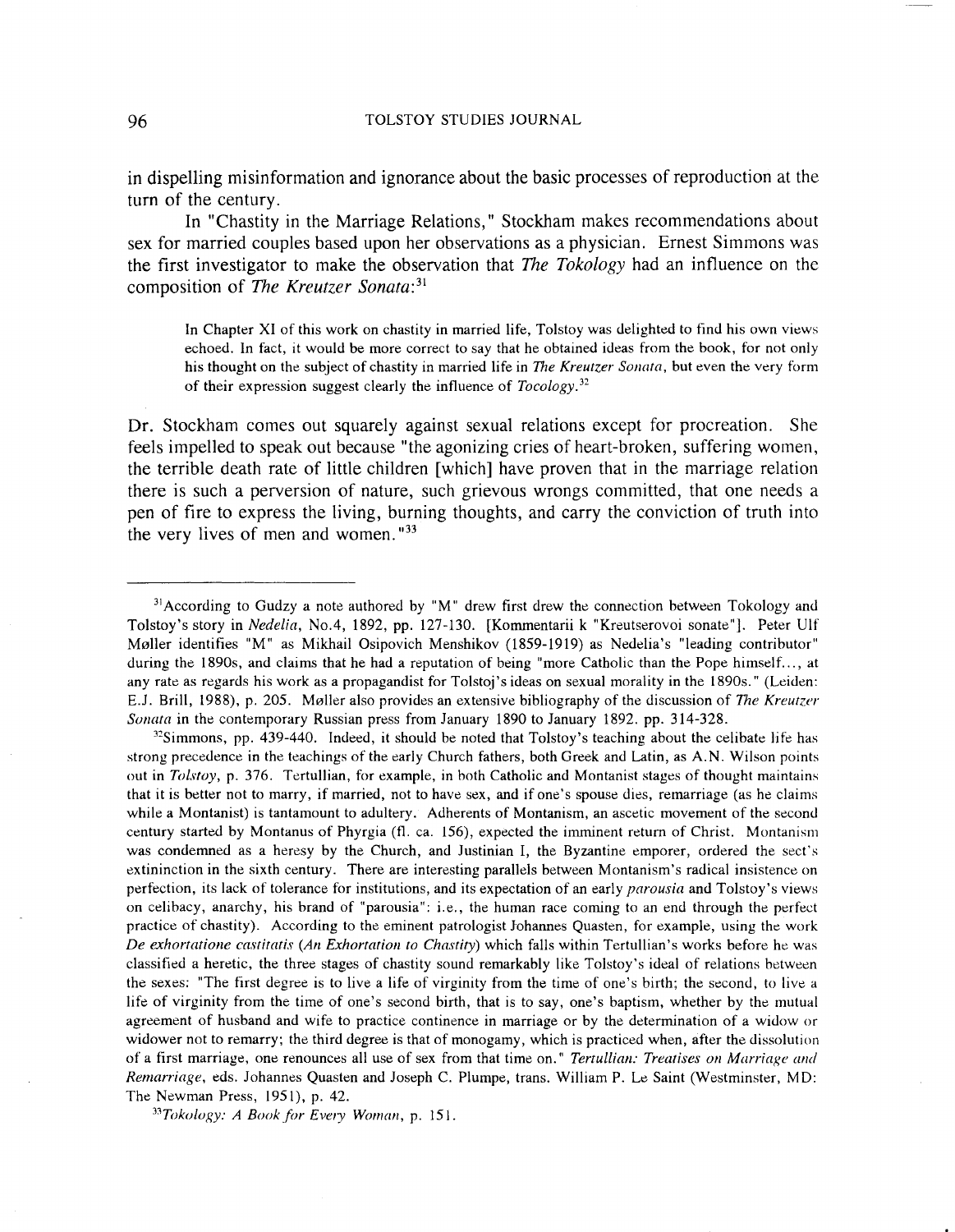She claims that, "Unless by some divine miracle, the eloquence of a thousand inspired pens can not stay the floodtide of wrong and injustice now done to women and children under the cover of the marriage law." She points out that among all other animals besides human beings, ("except in rare instances under domestication ") ... "the female admits the male in sexual embrace only, only for procreation.  $134$  In a disdainful phrase which presages Tolstoy's disparagement of sex for pleasure she notes, "It remains for civilized people, boasting of their moral and religious codes, to hold, teach and practice that sexual union shall occur in season and out of season, averring this to be the fulfillment of nature's law." According to Stockham people hold three premises about sexual relations:

*First.* Those who hold that sexual intercourse is a 'physical necessity' to man but not to woman.

*Second.* Those who believe the act is a love relation mutually demanded and enjoyed by both sexes and serving other purposes besides that of procreation.

Third. Those who claim the relation should never be entered into save for procreation.<sup>35</sup>

She then describes in greater detail the claims of each view and the premises on which they are based, and discusses the merits and liabilities of each point of view. The first view, that sex is a "physical necessity for man" but not for woman, is based on the notion that "woman naturally has not so much passion as man, has not so much secretion, also has an outlet in menstruation, consequently has not the same demands nor the same injury if not gratified.<sup>"36</sup> Stockham disputes the validity of this claim, explaining the male's greater sexual appetite is due to the fact that "We teach the girl *repression,* the boy *expression,* not simply by word and book, but the lessons are graven into their very being by all the traditions, prejudices and customs of society." Women are taught to be modest and repress their sexual appetite while men are taught to pursue theirs. In her view this accounts for the social institution of prostitution: "Women, licensed by men, make a business of prostitution, seeking their bodies that this demand-- this necessity-- of the male shall be supplied.  $137$  Men are simply following their nature in indulging their appetite for prostitutes, but the women who are licensed to supply their needs are deemed social outcasts.

Stockham, affronted by the hypocrisy underlying this socially sanctioned logic poses the question, "Can the fact that men are upheld, their crime even condoned, while

<sup>34</sup>Tolstoy expresses the same sentiment in The *Kreutzer Sonata,* "The animals seem to know that their progeny continue their race, and they keep to a certain law in this matter. Man alone neither knows it nor wishes to know, but concerned only to get all the pleasure he can. And who is doing that? The lord of nature-- man! Animals, you see, only come together at times when they are capable of producing progeny, but the filthy lord of nature is at it any time if only it pleases him! And as if that were not sufficient, he exalts this apish occupation into the most precious pearl of creation, into love. In the name of this love, that is, this filth, he destroys-- what? Why, half the human race!" *Great Short Works of Tolstoy,* p. 384.

<sup>35</sup>*Tokology,* pp. 151-52.

<sup>36</sup>Ibid., p. 152.

<sup>37</sup>Ibid., p. 153.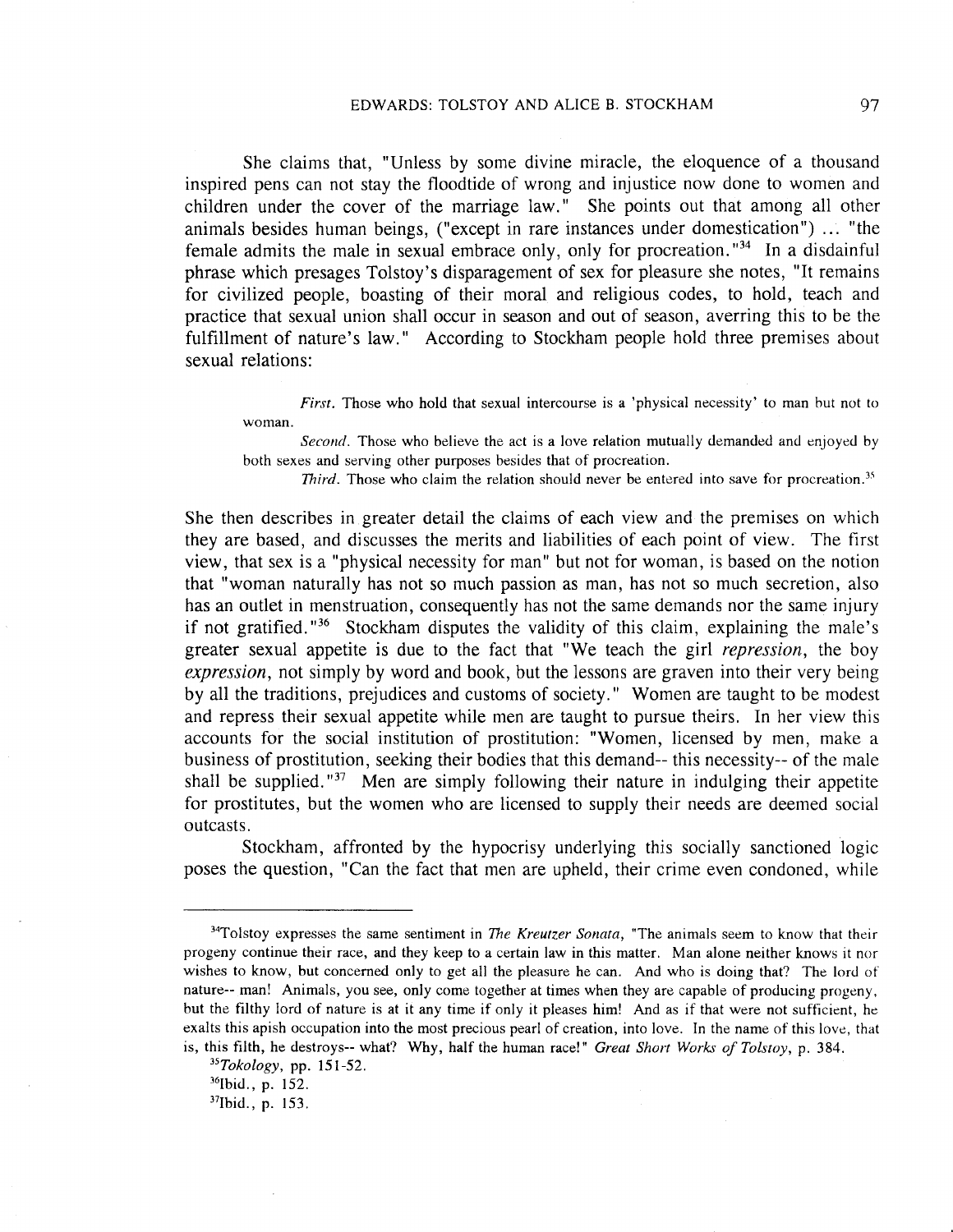#### 98 TOLSTOY STUDIES JOURNAL

women, as partners in this terrible evil, are not only ostracised but irretrievably lost, be explained in any other way?"<sup>38</sup> Then she asks a question that coincides very closely with the most disconcerting part of Tolstoy's message in *The Kreutzer Sonata,* that marital relations are in fact really only the extension of prostitution into the realm of "normal" sexual relations under the cover of law and religion:

Witness the effect of this same theory in the marriage relation! The man who has been accustomed to gratify his passions promiscuously, seeks and marries a lovely, virtuous girl. She is not supposed to have needs in this direction, neither has she learned that her body is her own and her soul is her Maker's. She gives up *ownership* of herself to her husband, and what is the difference between her and the life of the public woman? She is sold to one man, and is not half so well paid. Is it too strong language to say she is the one *prostitute* taking the place, for one man, of many, and not like her, having choice of time or conditions? In consequence she not only suffers physically, hut feels disgraced and outraged to the depths of her soul.<sup>39</sup>

Pozdnyshev's period of courtship with his future wife, as depicted by Tolstoy, resembles a client looking over a madame's offering of girls at a brothel. Though he admits that arranged marriages are unfair, the modern method of courtship "is a thousand times worse!", "...but here the woman is a slave in a bazaar or the bait in a trap.  $140$ Whereas, most of the world has arranged marriages, debauched modern European society pretends that romantic love alone justifies marriage. Thus, young girls cultivate the arts, and knowledge about science, in order to trap a husband, (i.e., sell themselves to a man), as Pozdnyshev sardonically points out:

'Ah, the origin of the species, how interesting!' 'Dh, Lily takes such an interest in painting! And will you be going to the exhibition? How instructive!' And the troika-drives, and shows, and symphonies! 'Oh! how remarkable! My Lily is mad on music.' 'And why don't you share these convictions?' And boating ... But their one thought is: 'Take me, take me!' 'Take my Lily!' 'Or try-- at least!' Dh, what an abomination!

Pozdnyshev sees clearly through the gauze of sublime feeling known as romantic love to male lust, which denies the personhood of woman for the pleasure of the man. Romantic love is fostered in an aura of cultivated appreciation for the arts. It is this patina of "art" that serves as a legitimizing sanction for forming relationships between the sexes in" the educated classes in a post-religious society. <sup>41</sup> In courtship,

<sup>38</sup>Ibid.

<sup>39</sup>Ibid., pp. 153-154.

<sup>40</sup>In the discussion following I refer to the Louise and Aylmer Maude translation of *The Kreutzer Sonata* in *Great Short Works of Tolstoy*, ed. John Bayley, (New York: Harper & Row, 1967), p. 373. Cited hereafter as *KS.*

<sup>41</sup> Stephen Baehr points out in "Art and *The Kreutzer Sonata"* that what Tolstoy sees as the infection of art which legitimatizes romantic love, is itself a symptom of the depraved mentality of the educated classes. "In *The Kreutzer Sonata*, the sinister power of bad art is illustrated in the performance of Beethoven's "Kreutzer Sonata" by Trukhachevsky and Pozdnyshev's wife-- a musical liaison that legitimizes their sexual duets." p. 451. Moreover, as Baehr notes, "the central problem in Tolstoi's story is that the piece infects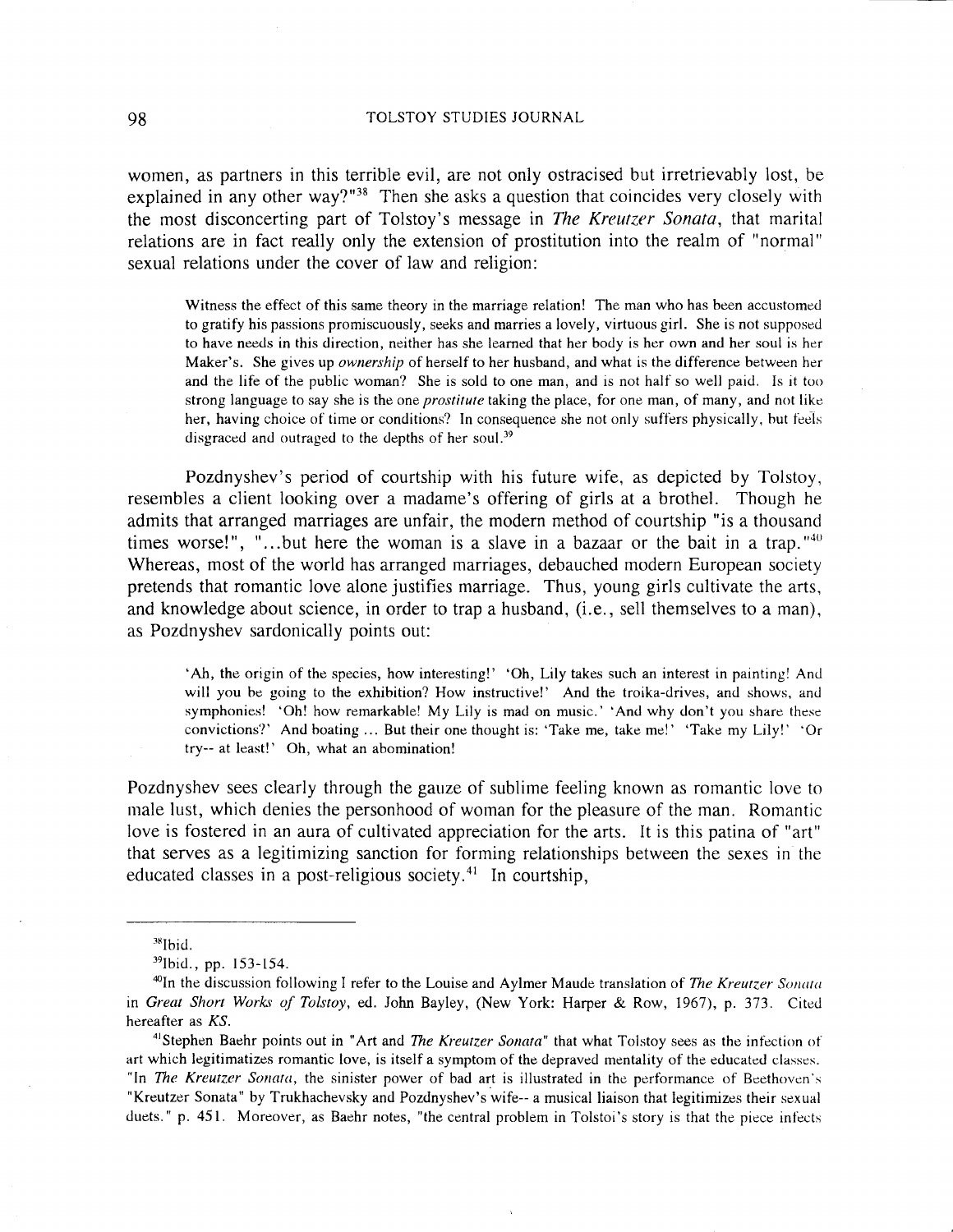...the men walk about, as at a bazaar, choosing. And the maids wait and think, but dare not say: "'Me, please!' 'No me!' 'Not her, but me!' 'Look what shoulders and other things I have!' And we men stroll around and look, and are very pleased. 'Yes, I know! I won't be caught!' They stroll about and look, and are very pleased that everything is arranged like that for them. And then in an unguarded moment-- snap! He is caught!'<sup>42</sup>

It is only after the murder that Pozdnyshev is able to see things with this clarity. Stephen Baehr separates Pozdnyshev into the narrator (Pozdnyshev II), a man apart (osobniak) who knows, who understands, and is a genuine artist who represents what Tolstoy sees as true art, that which serves to unite all human beings in self-abnegating love, from the earlier Pozdnyshev (Pozdnyshev I) who had been "like all others of his circle": liable to be infected by the false art, exemplified in such a music that "makes me forget myself and my true situation; [and] it carries me into a new situation that is not my own. Under the influence of music it seems to me that I am feeling things which I, myself, am not really feeling or that I can do things which I really cannot.  $43$ 

If art might momentarily envelope relations between the sexes in an alluring and elevated mist of high tone, still Tolstoy recognizes that women of the educated class quite frankly proffer their bodies to men in a manner scarcely distinguishable from prostitutes. For him this is proof that the lofty subjects the wealthy pretend to be interested in are simply used to incite men's passion in order to procure a permanent attachment. This relationship is callously based on a carnality. For Tolstoy, what is most shocking is that both marriage (sanctified by religion and legitimized by the state) and the casual engagement of the prostitute, use the same enticements. This is a manifestation of society's recognition of Alice Stockham's first point, that it believes that men enjoy sex, that it is a necessity for them, but that the sexual urge is very weak or absent in women, and that therefore there should be a class of women permitted by society to serve men's

Pozdnyshev with the wrong kind of feelings, and makes him act immorally and irrationally, as if in a hypnotic trance... " p. 452.

*<sup>42</sup>KS,* pp. 372-373.

<sup>43</sup>Baehr, p. 453, quoting from The *Kreutzer Sonata* (in Katz's edition of *The Kreutzer Sonata,* p. 217). This state of intoxication through music seems to be akin to what Nabokov identifies as happening in Gregor Samsa when his sister Grete plays her violin: "...its stupefying, numbing, animallike quality." Lectures on *Literature,* ed. Fredson Bowers, (New York: Harcourt Brace Jovanovich, 1980), p. 278. In "Lev Tolstoj: Esthetics and Art", Rimvydas Silbajoris traces Tolstoy'S hatred for counterfeit art through his early works, as *War and Peace* and *Anna Karenina, The Kreutzer Sonata* and *Resurrection* using the essay "What is Art?" as a pivotal statement on the topic of esthetics. He states, "There is a self-destructive tension in Tolstoy's work, arising from the juxtaposition of his emerging convictions on esthetics and the continued use, with growing uneasiness, of the very same artistic devices which Tolstoy was coming to regard as counterfeit. " *Russian Literature* 1: 68-69. Meller discusses-Tolstoy's "unmasking of love" and how he uses *The Kreutzer Sonata* as an example of "good contagious art": "He had a simple and well-meant piece of brotherly advice to give his fellow human beings, advice that would be of great significance for their daily lives. Through a tragic example of modem marriage, told by a repentant husband, he wished so to affect his readers' minds that they themselves would repent, become converted and strive for chastity." *Postlude to the Kreutzer Sonata,* p.ll.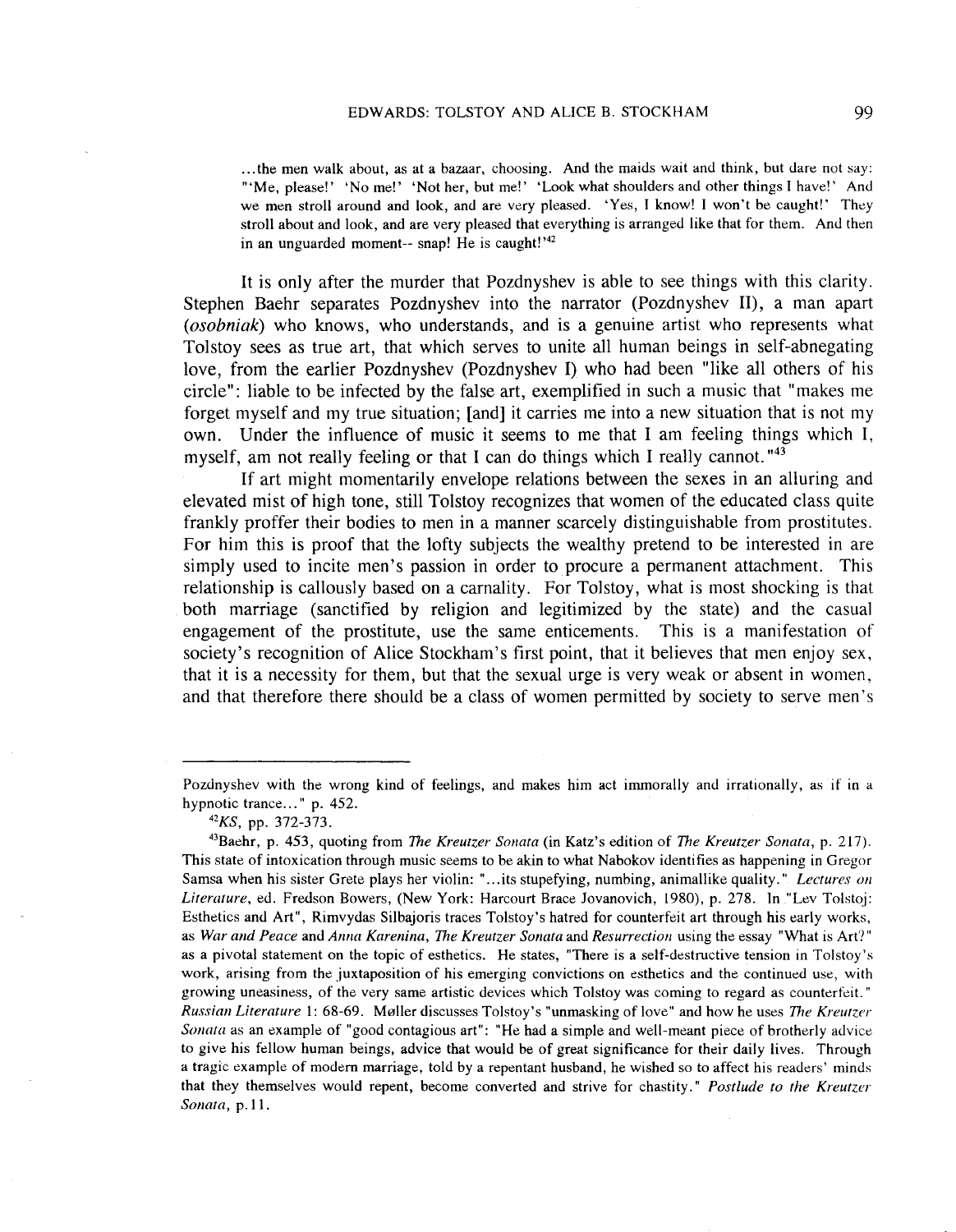satisfaction. Tolstoy comes to the conclusion that marriage is a disguised form of prostitution:

The mothers know it, especially mothers educated by their own husbands-- they know it very well. While pretending to believe in the purity of men, they act quite differently. They know with what sort of bait to catch men for themselves and for their daughters.

You see it is only we men who don't know (because we don't wish to know) what women know very well, that the most exalted poetic love, as we call it, depends not on moral qualities but on physical nearness and on the coiffure, and the colour and cut of the dress. Ask any expert coquette who has set herself the task of captivating a man, which she would prefer to risk: to be convicted in his presence of lying, of cruelty, or even of dissoluteness, or to appear before him in an ugly and badly made dress-- she will always prefer the first. She knows that we are continually lying about high sentiments, but really only want her body and will therefore forgive any ahomination except an ugly tasteless costume that is in bad style.

A coquette knows that consciously, and every innocent girl knows it unconsciously just as animals do.

That is why there are those detestable jerseys, bustles, and naked shoulders, arms, almost hreasts. A woman, especially if she has passed the male school, knows very well that all the talk about elevated subjects is just talk, but that what a man wants is her body and all that presents it in the most deceptive but alluring light. If we only throw aside our familiarity with this indecency which has become second nature to us, and look at the life of our upper classes as it is, in all its shamelessness-- why, it is simply a brothel.<sup>44</sup>

The second view of sexual relations is, according to Stockham, "more human." This is a *"love relation,* mutually demanded and enjoyed by both sexes, and serving other purposes besides that of procreation." As Tolstoy explains it, after a time, the once innocent female becomes infected with her husband's feeling of enjoyment for sex. Stockham dwells on this view much less than the others, but her treatment of it in contrast to Tolstoy's is of interest. Here, "... if the lives of married people accorded to this theory the demand of the man would be no more frequent than that of the woman.  $45$  For Stockham this is an intermediate position between total depravity in married relations, where the man exercises his exclusive will to the prostitute he exclusively owns-- his wife, and abstinence or near total abstinence in marriage. Stockham presents this position in the form of advice she had given to a woman who had asked her how to prevent conception. Stockham asked how great was the danger. "'She said: 'Unless my husband is absent from home, few nights have been exempt since we were married, except it may be three or four immediately after confinement.'" (She had had five children within five years). Stockham advised her: "Tell him I will give you treatment to improve your health, and if he will wait until you can respond, *take time for the act, have it entirely mutual from first to last,* the demand will not come so frequently.  $46$ 

While for Tolstoy this would be an untenable compromise, which would lead to the corruption of a pure female, inducing her to regard physical relations with the same

*<sup>44</sup>KS,* pp. 370-371.

<sup>45</sup> *Toko*!ogy, p. 155.

<sup>46</sup>Ibid., p. 156.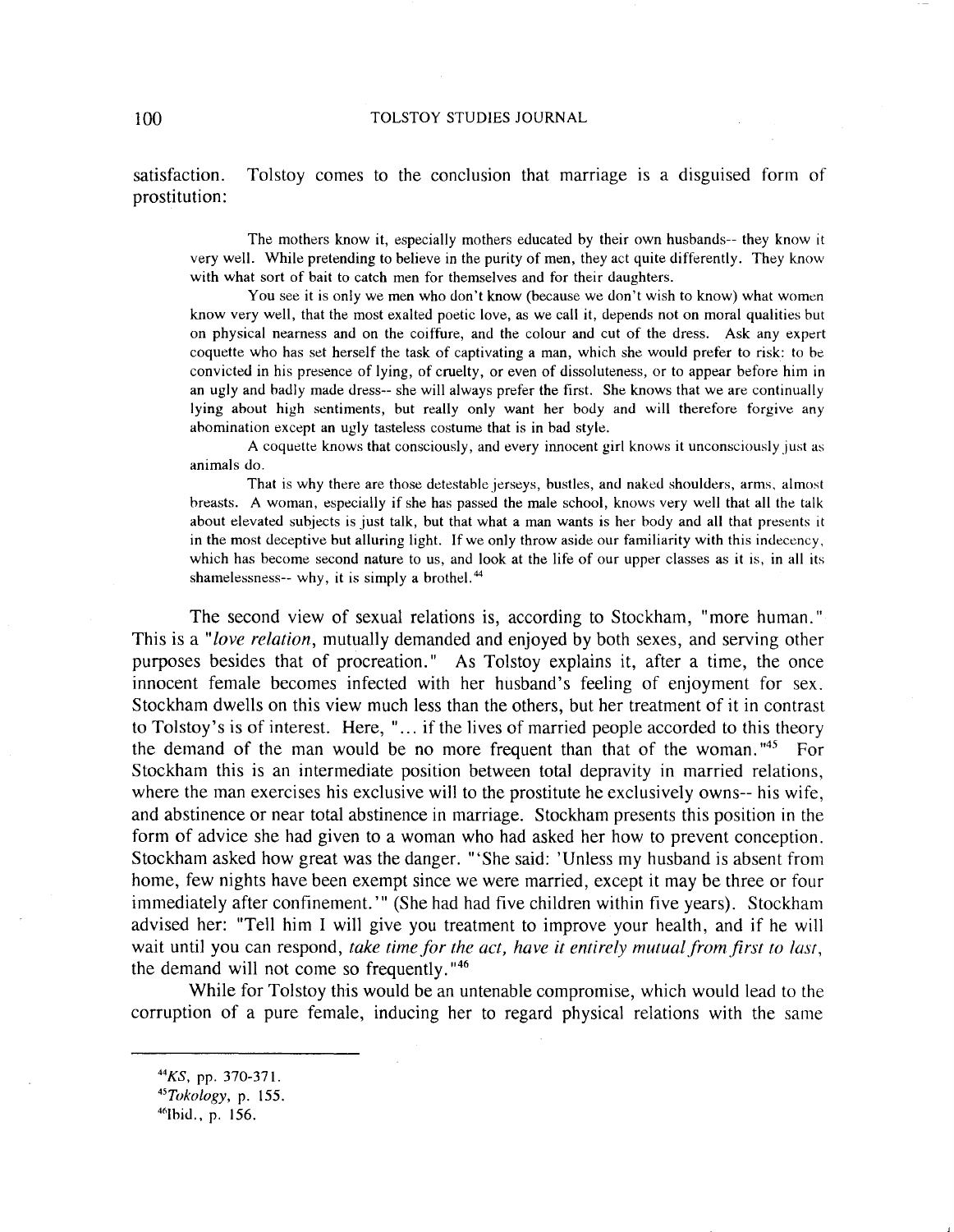enjoyment as a male (as Pozdnyshev's wife, having suffered terribly during her honeymoon period and afterwards, having fallen from purity, comes to enjoy carnality, is "primed" for the adulterous relationship she is set to enjoy with Trukhachevsky<sup>47</sup>), for Stockham, this stage is a door leading to the exact opposite position, that of chaste relations in marriage. Her assumption is that once sex is had as often as the female desires it, it is but a short step to having sex only when children are desired (something close to the parallel in the animal kingdom, where sexual relations are had only when progeny may result). When sex is confined to this purpose alone, as Stockham sees it, the element used in procreation is

...retained in the system, the mental powers being properly directed, is in some way absorbed and diffused throughout the whole organism, replacing waste, and imparting a peculiar vivifying influence. It is taken up by the brain and may be coined into new thoughts-- perhaps new inventions-- grand conceptions of the true, the beautiful, the useful, or into fresh emotions of joy and impulses of kindness, and blessings to all around. It is a procreation of the mental and spiritual planes instead of the physical. *It isjust as really a part ofthe generative function as is the begetting ofphysical offspring. <sup>48</sup>*

Stockham claims that eminent persons of science and letters have adhered to this principle. She cites "Plato, Newton, Lamb, our own Irving, Whittier, and always remembering the humble Nazarene." Consequently, this third conception of relations between the sexes, the highest, devolves to the woman "'the creative power,' that she must choose when a new life shall be evolved, and only in adhering to this law can she be protected in the highest function of her being-- the function of maternity.<sup> $49$ </sup>

Stockham does not go as far as Tolstoy in her idea of perfection in sexual practice between married couples-- total abstinence.<sup>50</sup> However, with the practice of *Karezza*, she demands an asceticism within physical relations that places sexuality in a dimension beyond anything Tolstoy was capable of suggesting (let alone of practicing). But in

<sup>&</sup>lt;sup>47</sup>Although it is unclear to me just to what extent his wife's putative infidelity or propensity to infidelity is cast in the light of the jealous narrator's state of mind. Tolstoy seems to pose this ambiguity on purpose.

<sup>48</sup>Ibid., 157. Stockham sent Tolstoy a copy of her *Koradine Letters* in 1893. Tolstoy read with approval a supplementary pamphlet published and enclosed with the book entitled *Creative Life: A Special Supplement to Young Girls.* Tolstoy wrote Chertkov that he was impressed with her premise that sexual energy could be channeled into higher manifestations of creativity. 18 October 1893. *PSS* 87: 227. Alice B. Stockham and Lida Hood Talbot, *Koradine Letters: A Girl's Own Book* and *Creative Life: A Special Letter to Young . Girls,* (Chicago, Alice B. Stockham, 1893).

<sup>49</sup>lbid.

soln the second, intermediary stage that Stockham describes, where sex is had on the basis of the woman's desire, it would occur about one a month. In the third, and highest plane, it would only take place with the express purpose of having children. Incidentally, it is interesting to note that during the illegal circulation of the earlier versions of the Afterword to *The Kreutzer Sonata* Sonya, suspecting that she might be pregnant, wrote in her diary, "It would be terrible to become pregnant, for all would learn of this shame and would repeat with malicious joy a joke just now invented in Moscow society: 'There is the real Afterward of The Kreutzer Sonata.'" *Dnevniki Sofii Tolstogo* T. I: 1860-1891, ed. S.L. Tolstoj, (Leningrad: izd. M. i. S. Sabashnikovykh, 1928), p. 158. Quoted in Simmons, p. 446.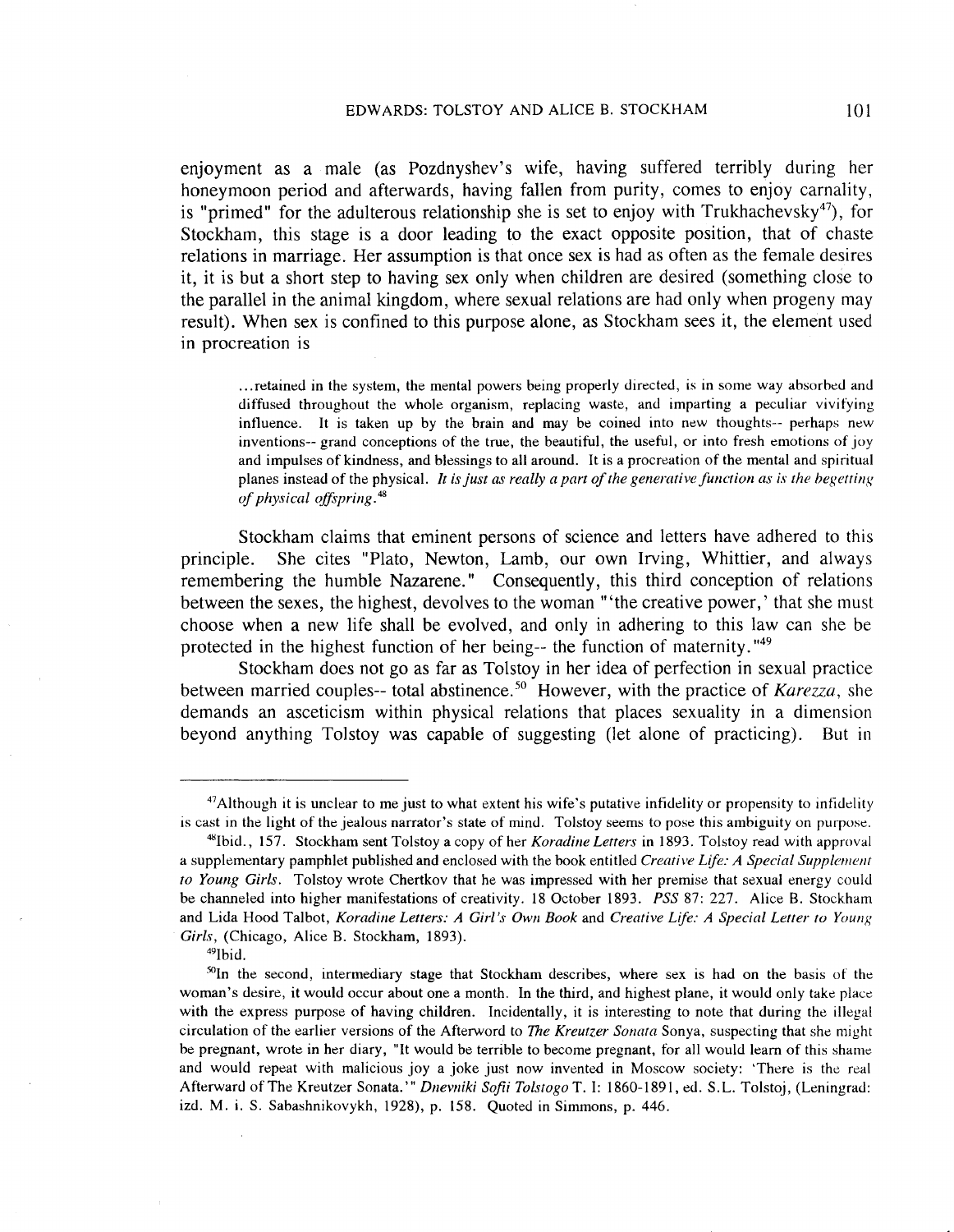### 102 TOLSTOY STUDIES JOURNAL

theory, if not in practice, Tolstoy was ready to admit the possibility of the extinction of the human race to serve the ideal of perfection in the relations between the sexes, as he explained in his "Afterword to *The Kreutzer Sonata. "*

Whereas the Shakers abstained from sex in expectation of the *Parousia,* Christ's second coming, Tolstoy averred that once human nature had developed that level of purity and self-renunciation that would mean the end of the human race, it would at that moment have achieved the true *Parousia--* the realization of the purity of Christ-- at the moment of its supreme annihilation.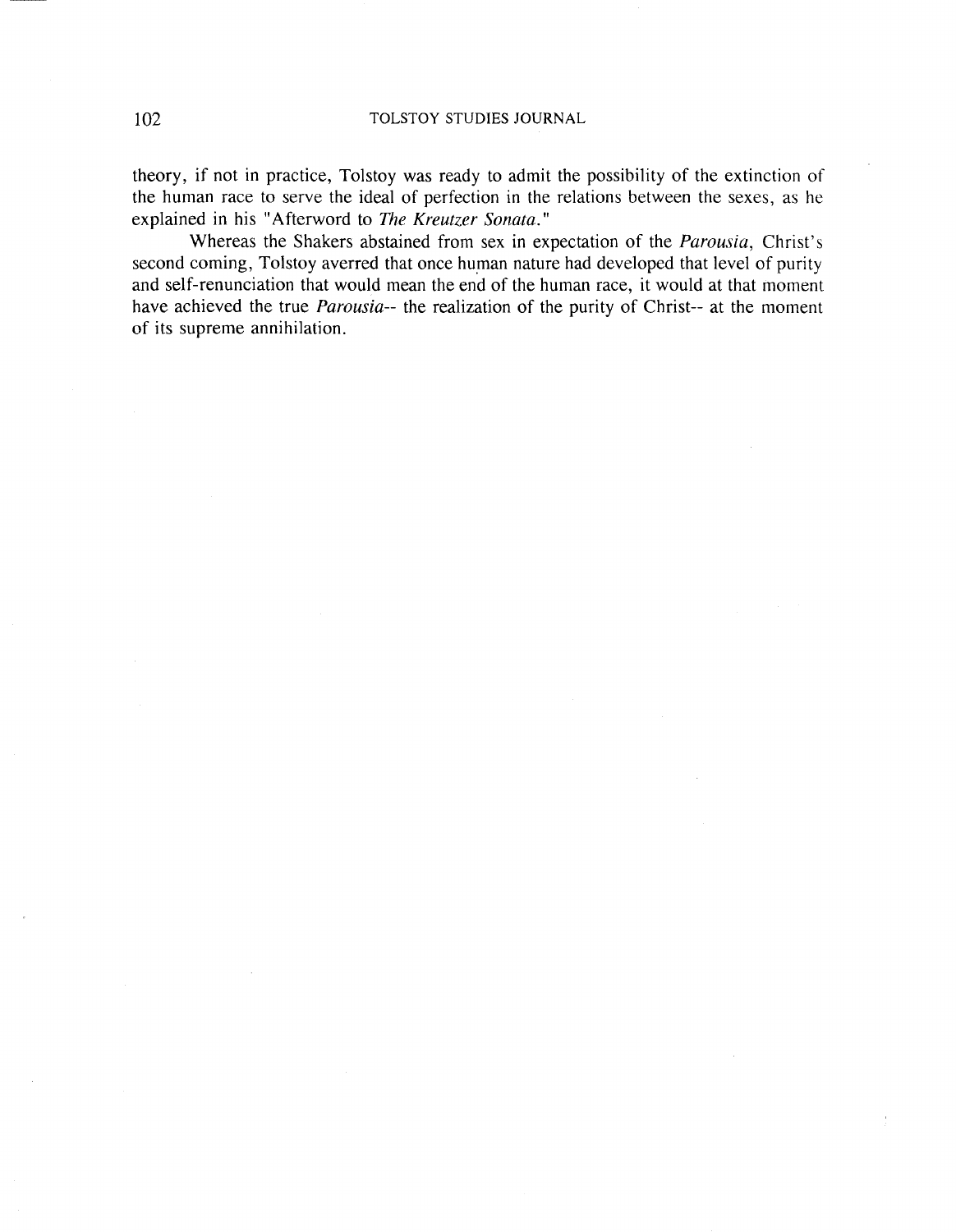# WORKS CITED

- Baehr, Stephen. "Art and *The Kreutzer Sonata:* A Tolstoian Approach," *Canadian-American Slavic Studies* 10. 1(Spring): 39-46. Also in Katz, pp. 449- 456.
- Green, Dorothy. *"The Kreutzer Sonata:* Tolstoy and Beethoven." *Melbourne Slavic Studies* 1(1967). Quoted from Katz, pp. 436-448.
- Gusev, N.N. i V.D. Pestsova. Kommentarii. "Predislovie k d-ra meditsiny Alisy Stokgem "Tokologiia iIi nauka 0 rozhdenii detei". *Polnoe Sobranie Sochinenij Tolstogo 27:* 691-92.
- Gudzy, N.K. Kommentarii. "Kreitzerova sonata". *Polnoe Sobranie Sochineny Tolstogo 27:* 563-624.
- Maude, Aylmer. "Introduction." *The Kreutzer Sonata, The Devil, and Other Tale's.* London. Oxford University Press, rev. ed., 1940, vii-xxi.
- Menshikov, Mikhail Osipovich. "Kommentarii k "Kreutserovoi sonate." *Nedelia* 4(1892): 127-130.
- M011er, Peter Ulf. *Postlude to the Kreutzer Sonata: Tolstoj an,d the Debate on. Sexual Morality in Russian Literature in the 1890s.* Leiden. E.J. Brill, 1988.
- Nabokov, Vladimir. *Lectures on Literature.* New York: Harcourt Brace Jovanovich. 1980.
- Quastens, J.J., and Joseph C. Plumpe, eds. *Tertullian: Treatises on Marriage and Remarriage in the series Ancient Christian Writers: The Works of the Fathers in Translation,.* Westminster, Maryland: The Newman Press, 1951.

Silbajoris, Rimvydas. "Lev Tolstoj: Esthetics and Art." *Russian Literature* 1(1971): 58-72.

- Stockham" Alice B. *Karezza: Ethics of Marriage,* new and rev. edition. Chicago. Stockham Publishing Co. 1896, rpt. 1903. [reprinted in Charles Rosenberg, Carroll Smith-Rosenberg, eds. *Sexual Indulgence and Denial: Variations on Conlinen,ce* In the Sex, Marriage and Society Series. New York. Arno Press. 1974].
- -------. *Tokology: A Bookfor Every Woman.* Chicago: Sanitary Publishing Co. 1887.
- -------. *Tolstoi: Man of Peace* with *The New Spirit* by Havelock Ellis. Chicago. Alice B. Stockham & Co. 1900.
- Stockham, Alice B., and Lida Hood Talbot. *Koradine Letters:* A *Girl's Own, Book* and supplement, *Creative Life: A Special Letter to Youn,g Girls.* Chicago: Alice B. Stockham & Co.1893.
- Shokhor, K.S. and N.S. Rodionov. "Dnevnik 1890: Kommentarii i primechaniia" *Polnoe Sobranie Sochineny Tolstogo* 51: 163-249.

Simmons, Ernest J. *Leo Tolstoy.* Boston. Little, Brown and Co. 1946.

- Tolstoy, Leo. *The Great Short Works.* ed. John Bayley. trans. Louise and Aylmer Maude. New York. Harper & Row. 1967.
- -------. *The Kreutzer Sonata and Other Stories.* Trans. David McDuff. Harmondsworth, England: Penguin Books. 1985.
- -------. *Polnoe Sobranie Sochineny.* Moscow: Khudozhestvennaia literatura. 1928-1954.
- -------. *Sobranie Soch/nen.y v dvadsati tomax.* Moscow: Khudozhestvennaia literatura, 1964.
- -------. *Tolstoy's Short Fiction.* ed. rev. trans. Michael R. Katz. New York. Norton. 1991.